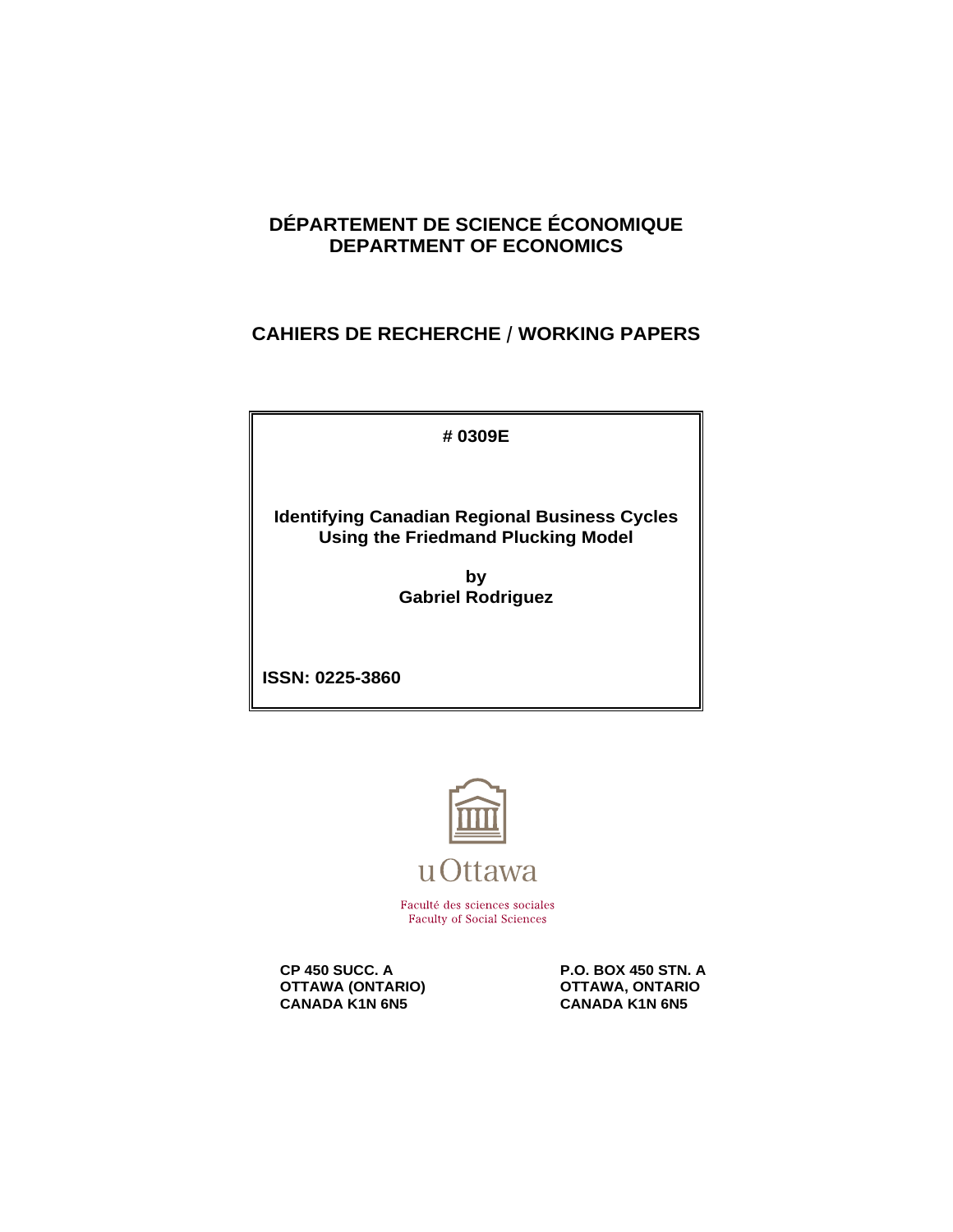CAHIER DE RECHERCHE  $\#0309E$  WORKING PAPER  $\#0309E$ Département de science économique Department of Economics Faculté des sciences sociales Faculty of Social Sciences Université d'Ottawa University of Ottawa

# Identifying Canadian Regional Business Cycles using the Friedman Plucking Model 1

by

Gabriel Rodríguez<sup>2</sup> Department of Economics University of Ottawa

First Draft: May 10, 2002 This version July 10, 2003

<sup>&</sup>lt;sup>1</sup>I would like to express my gratitude to Serge Coulombe for providing data used in this paper, for useful comments on an earlier version and for his enthusiasm about regional issues. I also express my gratitude to Carlos Pacheco for useful comments and corrections on the form of the paper and Josée Villemaire for the revision and correction of the abstract in French. Financial support from the Faculty of Social Sciences is gratefully acknowledged.

<sup>2</sup> Address for Correspondence: Department of Economics, University of Ottawa, P.O. Box 450, Station A, Ottawa, Ontario, Canada, K1N 6N5. E-mail address: gabrielr@uottawa.ca.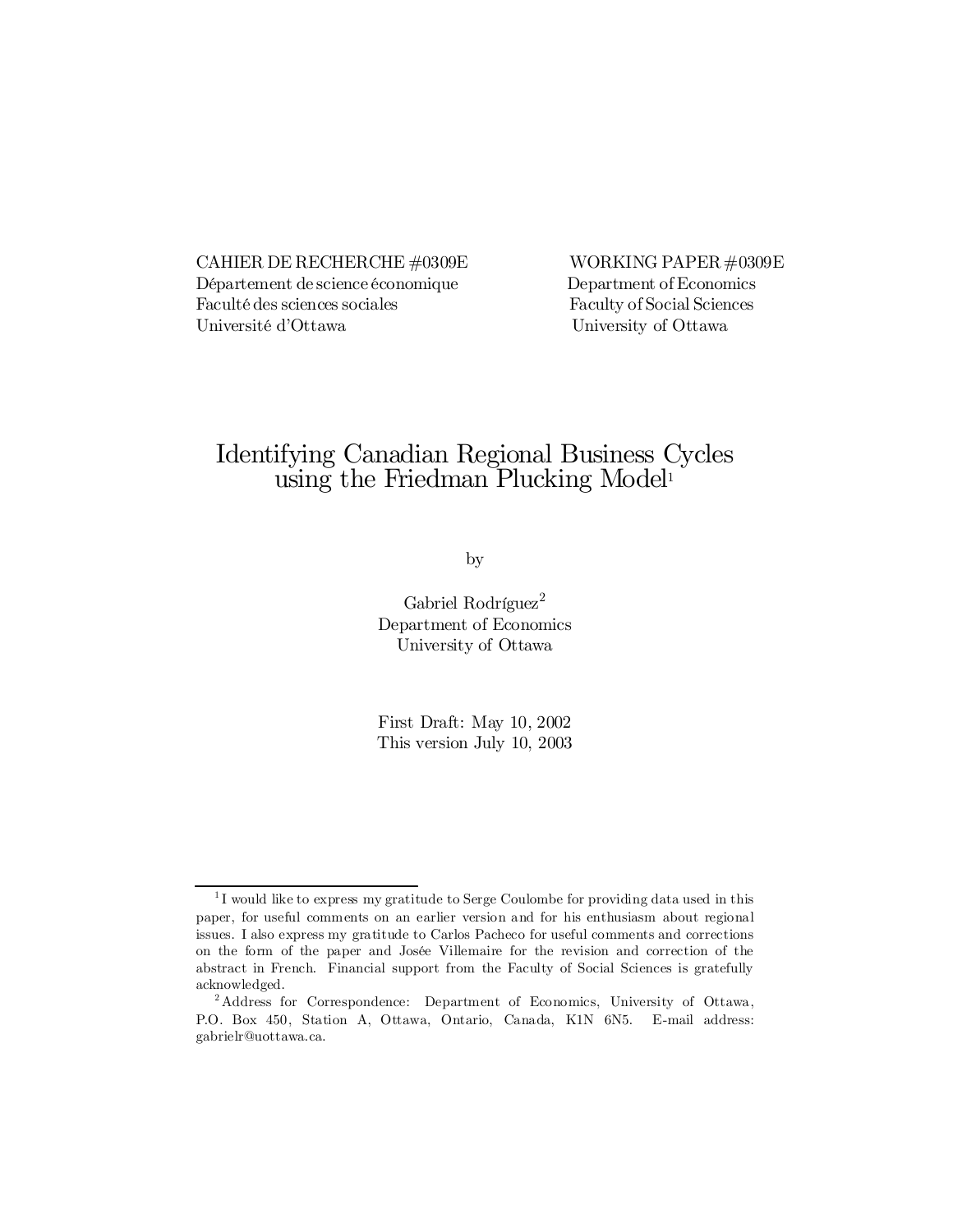#### Abstract

Following the methodology used by Kim and Nelson  $(1999b)$ , I find estimates of the permanent and transitory components for Canadian regions based on the Friedman model of business fluctuations. The empirical results support the theoretical predictions that negative transitory shocks hit the economy putting down the real regional output. After that, the regional economy enters in a recovery phase and after this it is operating again near to the trend ceiling level. Using the estimated filtered probabilities, a chronology of the regional business cycles is presented. It shows that there are clear and particular episodes corresponding to the regional dynamics which are not necessarily present at the aggregate level.

Keywords: Business Regional Fluctuations, Markov Switching, Transitory and Permanent Components.

JEL Classification: C22, E32, R00.

#### Résumé

Suivant la méthodologie utilisée par Kim et Nelson (1999b), j'estime les composantes transitoires et permanentes des cycles économiques des régions canadiennes inspirées par le modèle de Friedman sur les fluctuations des cycles économiques. Les résultats empiriques appuient la théorie qui prédit que les chocs transitoires négatifs sur l'économie entraîne une baisse de la production régionale. Ensuite, l'économie régionale entre dans une phase de récupération pour après tendre à se rapprocher de son niveau maximal. Utilisant des probabilités filtrées, un ordre chronologique des cycles économiques régionaux est présenté. Cet ordre chronologique indique clairement que certains cycles sont directement liés à la dynamique régionale et ne sont pas nécessairement présents à un niveau agrégé.

Mots-clés: Fluctuations économiques régionales, changements de régime de Markov, composantes transitoires et permanentes.

Code JEL: C22, E32, R00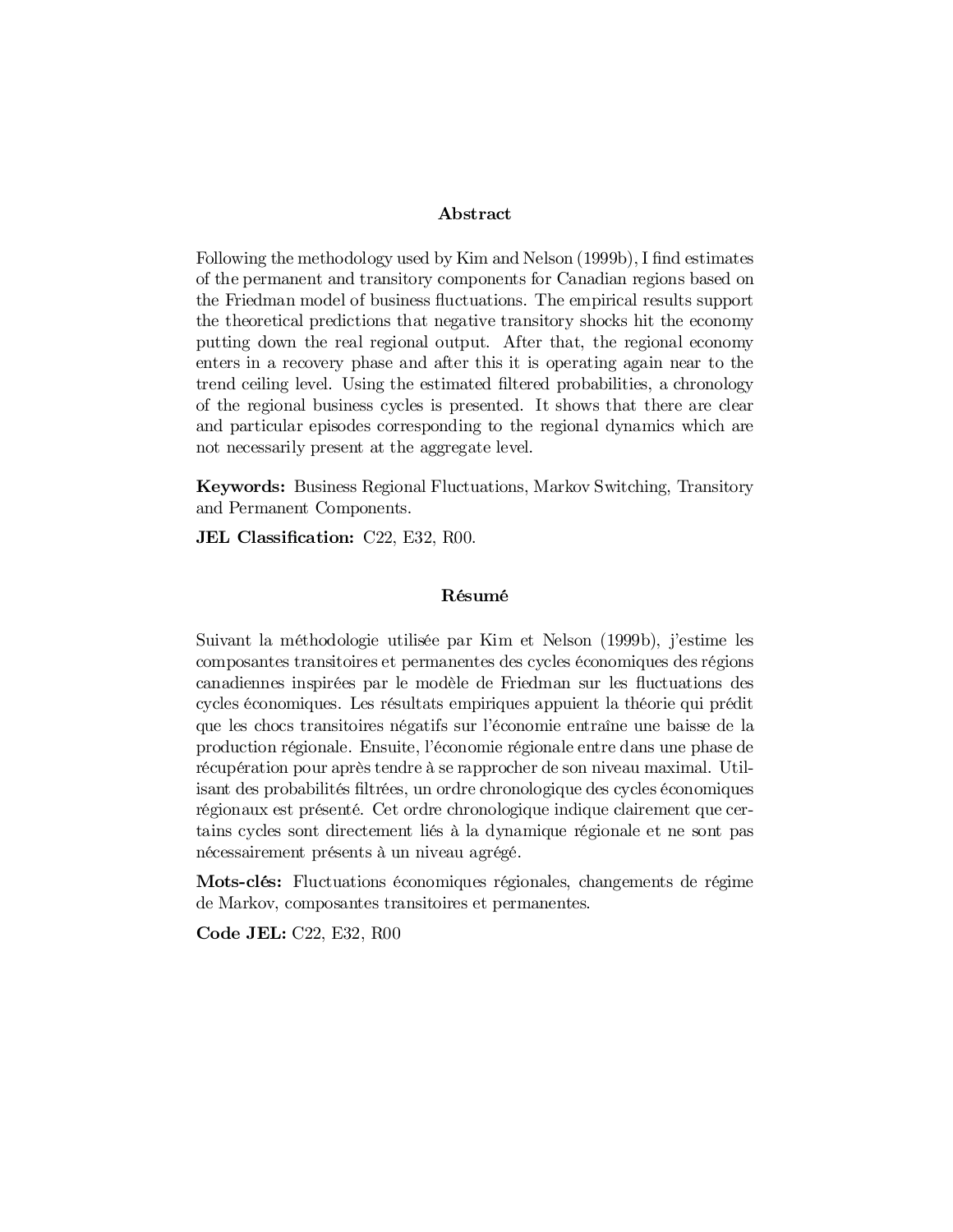## 1 Introduction

It was Friedman (1964, 1993) who noted that the amplitude of a recession is strongly correlated with the following expansion, but the amplitude of an expansion is uncorrelated with the amplitude of the succeeding contraction. This striking asymmetry is the basic argument supporting the so named "plucking" model of business cycles<sup>3</sup>.

Neftci (1984) presented empirical evidence of the kind of asymmetry advanced by Friedman (1964, 1993), when he found that unemployment rates are characterized by sudden jumps and slower declines. Further evidence was found by Delong and Summers (1986), Falk (1986), and Sichel (1993). As Kim and Nelson (1999b) say, while these kind of asymmetries are consistent with the plucking model, they are also consistent with models where recessions are occasioned by infrequent permanent negative shocks as in the Markov-Switching models of Hamilton (1989) and Lam (1990). According to these authors, what distinguishes the plucking model is the prediction that negative shocks are largely transitory, while positive shocks are largely permanent 4 . Another important fact of the plucking model is the existence of an upper limit to the output, the so named ceiling output, which is set by the resources available in the economy.

The fact that recessions can essentially result from occasional transitory shocks may suggests that a recession, once it begins, will dissipate in a fairly predictable period of time. However, the length of an expansion is not helpful in predicting the next recession. This is what in the literature of business cycles is named duration dependence which was investigated by Diebold and Rudebusch (1990), Diebold, Rudebusch and Sichel (1993), and Durland and McCurdy (1994) in an univariate context; and Kim and Nelson (1998) in a multivariate context. All these references found empirical support of the existence of duration dependence only for recessions times.

Recently a formal econometric specification of the business cycle was suggested by Kim and Nelson  $(1999b)$ . Their specification allows us to decompose measures from economic activity into a trend component and deviations from the trend that show the types of asymmetries implied by the

<sup>3</sup> Another mention of this kind of evidence was also suggested by Keynes (1936): "the substitution of a downward for an upward tendency often take place suddenly and violently."

<sup>&</sup>lt;sup>4</sup>In this sense, Sichel (1994) also provides support to this fact by showing that postwar real GDP exhibits "peak-reverting behavior". He also argues the existence of a third, high-growth recovery phase, in addition to the usual recession and expansion phases of the business cycle.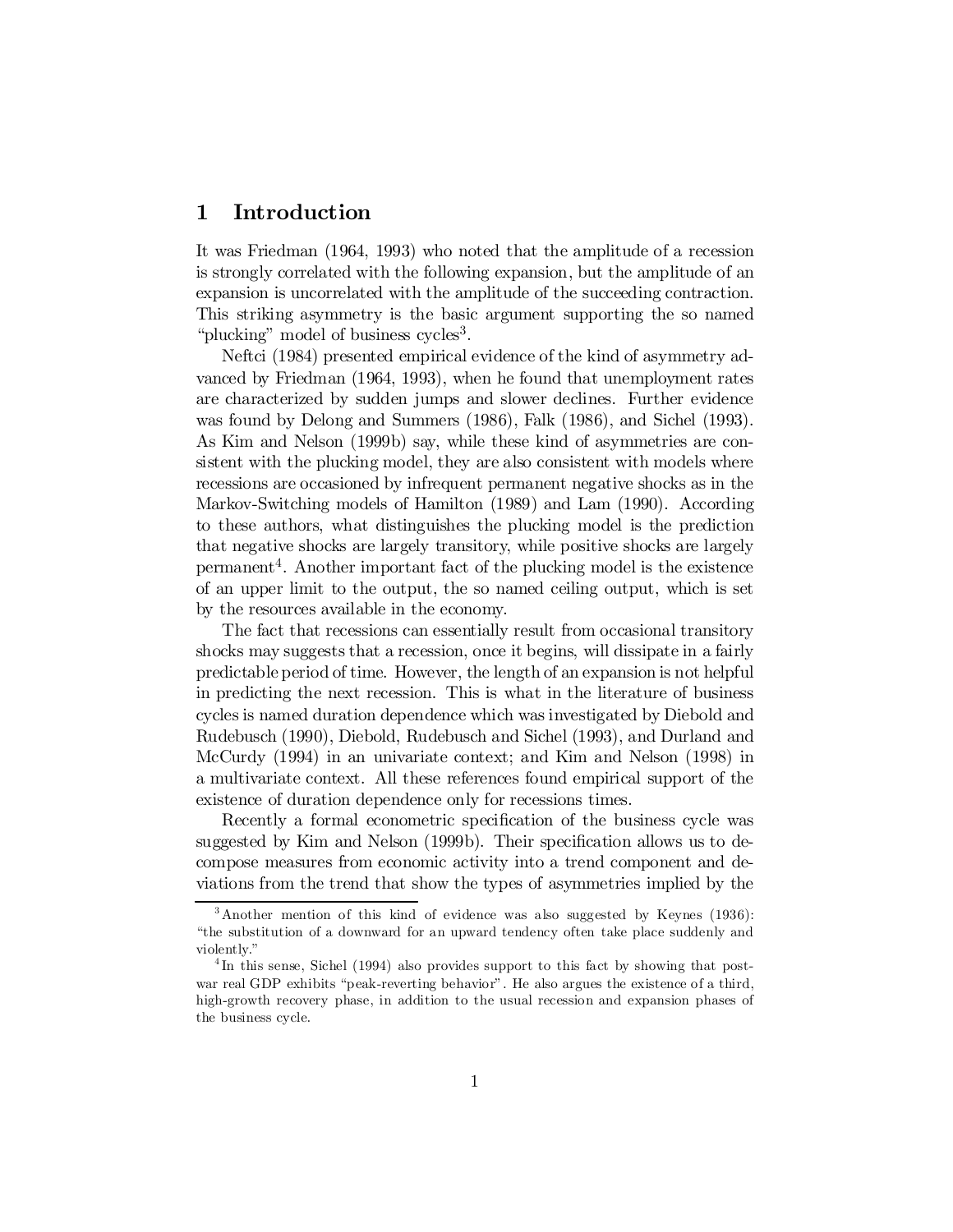business cycle literature. In this sense, the approach offers more possibilities than standard linear models such as ARIMA models and the unobserved component model of Clark (1987) which cannot account for asymmetries. It may also perform better than other kind of models as the Markov-Switching (Hamilton, 1989; Lam, 1990) where the asymmetric behavior is only accounted in the growth rate or stochastic trend component of real output.

The approach of Kim and Nelson (1999b) has been applied to the output of the G-7 countries by Mills and Wang (2002). Interesting performance of this approach has been also noted by Galvao (2002), where this model is one of the three models capable to reproduce the length of the United States (hereafter US) business cycles. In this respect, see the special issue about business cycles published by Empirical Economics in 2002.

In this paper, I follow the same methodology of Kim and Nelson (1999b) applied to the logarithm of the real quarterly GDP of Canadian regions covering the period 1961:1 until 2000:1. For the purpose of comparison, estimations using the real quarterly GDP of Canada and the US have also been included.

To my knowledge, at least for Canada, regional data has not been used to identify cycles and/or permanent components or business fluctuations in general. Regional data has been used to analyze predominantly the convergence issue. See, among other references, Coulombe (1999, 2000) and the references mentioned there in. One recent exception is Beine and Coulombe (2002) where regional cycles have been calculated with the goal of determining if Canada can be considered as a monetary zone. However, unlike the present paper, it is important to point that in Beine and Coulombe (2002), the cycles have been calculated using the Hodrick and Prescott (1997) and Baxter and King (1999) filters, which assume symmetry and the absence of a theoretical model supporting the construction of these fluctuations.

As Coulombe (1999) argues, Canada is an interesting case for its density of regional economies, which suggests a different set of economies and possibilities for fluctuations and answers to different shocks. In Beine and Coulombe (2002), for example, one interesting result is the fact that Quebec and Ontario appear to be more linked with the economy of the Great Lakes in comparison with the rest of Canada. In the case of the Atlantic Canada<sup>5</sup>, it is relatively poor and dependent of the so called interprovincial redistribution. On the other hand, the region named Prairies (Alberta, Manitoba and Saskatchewan) is based on the extraction of oil and gas with Manitoba appearing relatively more diversified.

<sup>&</sup>lt;sup>5</sup>Here, this region is denoted as the Maritimes.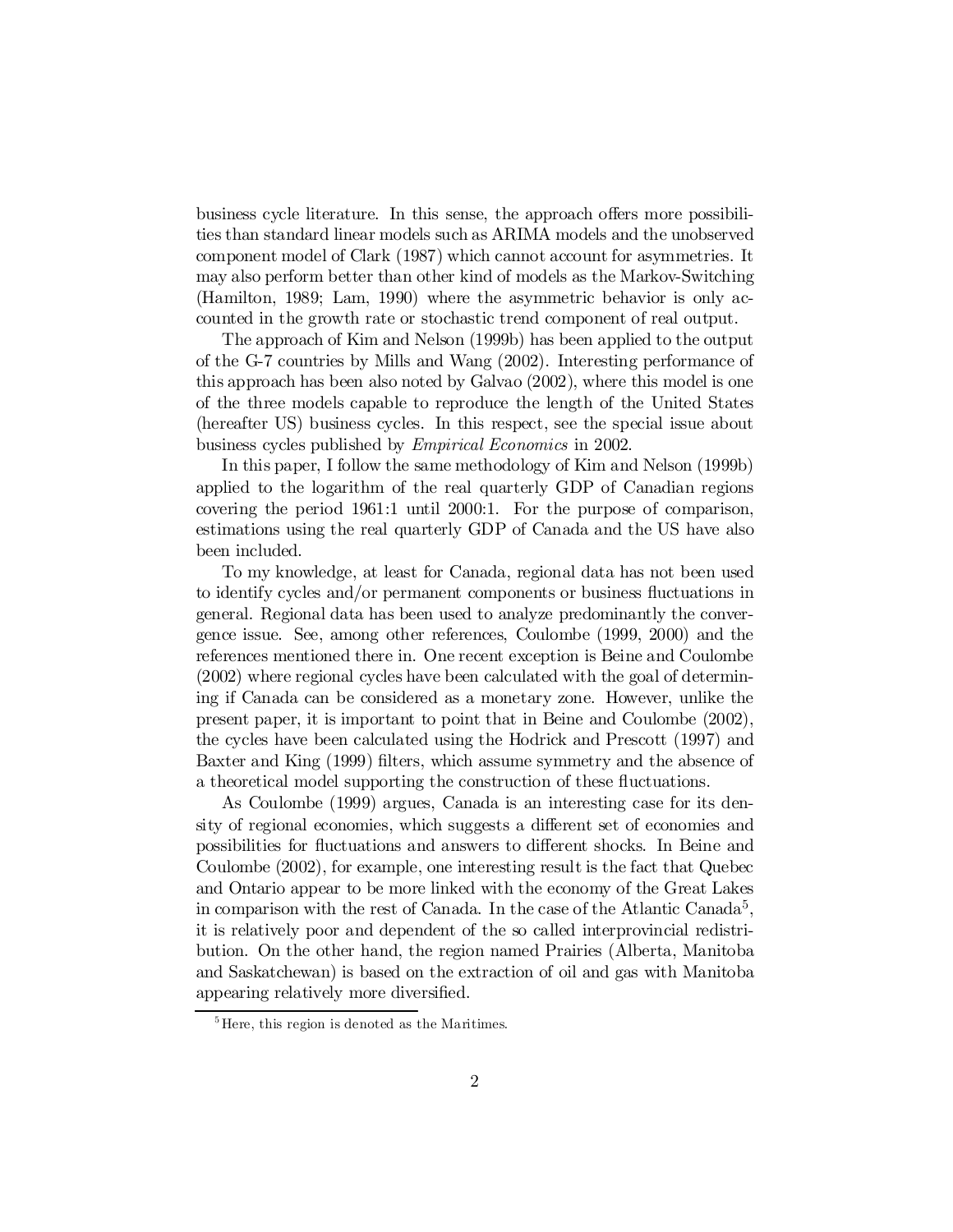In summary, the diversity of regional economies in a wide country such as Canada seems to be a primary element in supporting the interest in fluctuations in these economies. On the other hand, the presence of negative or positive shocks may have a different effect on the aggregate economy than on the regional ones because of their diversity. Consequently, regions should be able to answer differently in presence of shocks. In other words, it is possible to see the total effect observed at the aggregate level (here, Canada) as simply a "complicated" combination of the different regional fluctuations. The knowledge of particular characteristics of fluctuations can also be important from a regional policy perspective. In this context, some relevant questions to be addressed are the following: are the cycles all alike?, are the recessions driven by transitory factors or permanent shocks?, are these fluctuations coincident with those observed using aggregate data for Canada or the US?

Overall, the empirical results support the theoretical predictions made by the plucking specification. In fact, the coefficient associated with the discrete shock in the transitory component is negative and significant for most of the territories analyzed. This means that negative transitory shocks hit the regional economy putting down the real GDP. After that, the regional economy enters in a recovery phase and after this it is operating again near to the trend ceiling level. The chronology of the regional business cycles shows that there are clear and particular episodes corresponding to the regional dynamics which are not present at the aggregate level. There are also recession dates at the aggregate level which are also present at the regional level.

The rest of the paper is organized in the following manner. Section 2 presents the econometric specification of the plucking model. Sections 3 deals with the empirical results. Section 4 presents a chronology of the regional business cycles and the filtered probabilities. Section 5 concludes.

#### 2 Econometric Specification of the Plucking Model

Let  $y_t$  denotes the logarithm of the real output for a specific province or region at the period  $t$ . Following the literature of unobserved components (See Watson, 1986), it is possible to decompose  $y_t$  into a trend component and a transitory component, which we denote as  $\tau_t$  and  $c_t$ , respectively. That is,

$$
y_t = \tau_t + c_t. \tag{1}
$$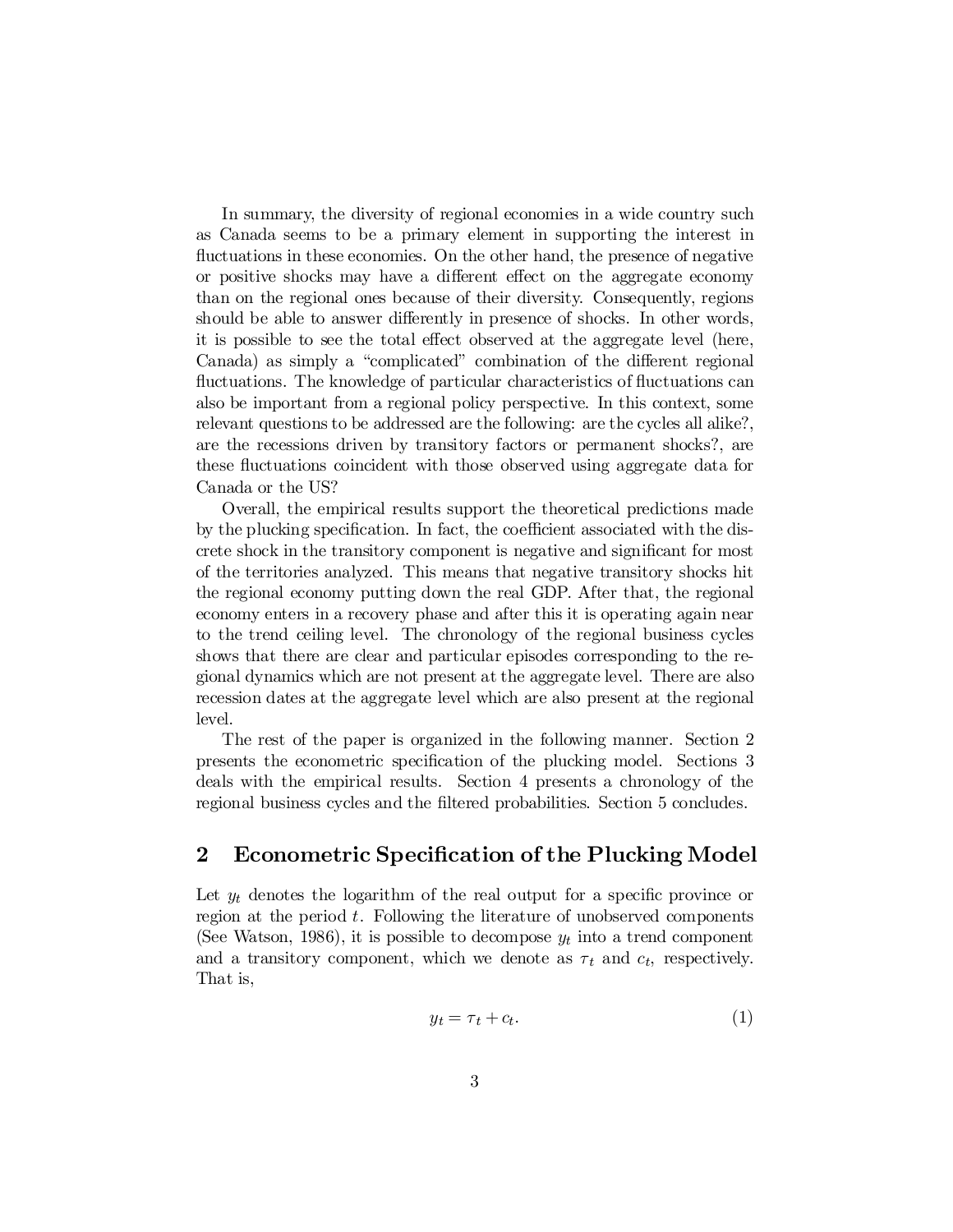Adopting a similar notation as in Kim and Nelson (1999b), we assume that shocks to the transitory component are a mixture of two different types of shocks, which will be denoted as  $\pi_{s_t}$  and  $u_t$ , respectively. It allows us to account for regime shifts or asymmetric deviations of  $y_t$  from its trend component. In formal terms, the transitory component and the shocks affecting their behavior are specified as follow:

$$
c_t = \phi_1 c_{t-1} + \phi_2 c_{t-2} + u_t^*, \tag{2}
$$

$$
u_t^* = \pi_{s_t} + u_t, \tag{3}
$$

$$
\pi_{s_t} = \pi s_t, \tag{4}
$$

$$
u_t \sim N(0, \sigma_{u, s_t}^2), \tag{5}
$$

$$
\sigma_{u,s_t}^2 = \sigma_{u,0}^2 (1 - s_t) + \sigma_{u,1}^2 s_t, \tag{6}
$$

$$
s_t = 0, 1 \tag{7}
$$

where  $\pi \neq 0$ . In the above specification, the term  $u_t$  is the usual symmetric shock. The other term  $\pi_{s_t}$  is an asymmetric and discrete shock which is dependent upon an unobserved variable denoted by  $s_t$  which is an indicator variable that determines the nature of the shocks to the economy. When the economy is near to the potential or trend output, it can be qualified as normal times. In this case,  $s_t = 0$  which implies that  $\pi_{s_t} = 0$ . In the opposite situation, which could be qualified as a period of recession, the economy is hit by a transitory shock potentially with a negative expected value, that is,  $\pi_{s_t} = \pi < 0$ . In this case, aggregate or other disturbances are plucking the output down.

Note that in equations (5) and (6) it is allowed for the possibility that the variance of the symmetric shock  $u_t$  be different during normal and recession times. In order to account for a persistence of normal periods or periods of recession, it is assumed that  $s_t$  evolves according to a first-order Markovswitching process as in Hamilton (1989). It means that

$$
\Pr[s_t = 1 | s_{t-1} = 1] = q \tag{8}
$$

$$
\Pr[s_t = 0 | s_{t-1} = 0] = p. \tag{9}
$$

As it is mentioned by Kim and Nelson  $(1999b)$ , the above specification for the transitory component of output shares the same idea as in the literature on "stochastic frontier production function", initially motivated by Aigner, Lowell and Schmidt (1977). See also Goodwin and Sweeney (1993).

The model is completed with the specification of  $\tau_t$ , the permanent component. In this respect, Friedman (1993) suggested that the potential output, or what he named "the ceiling maximum feasible output", can be approximated by a pure random walk. In this case, all possible sorts of shocks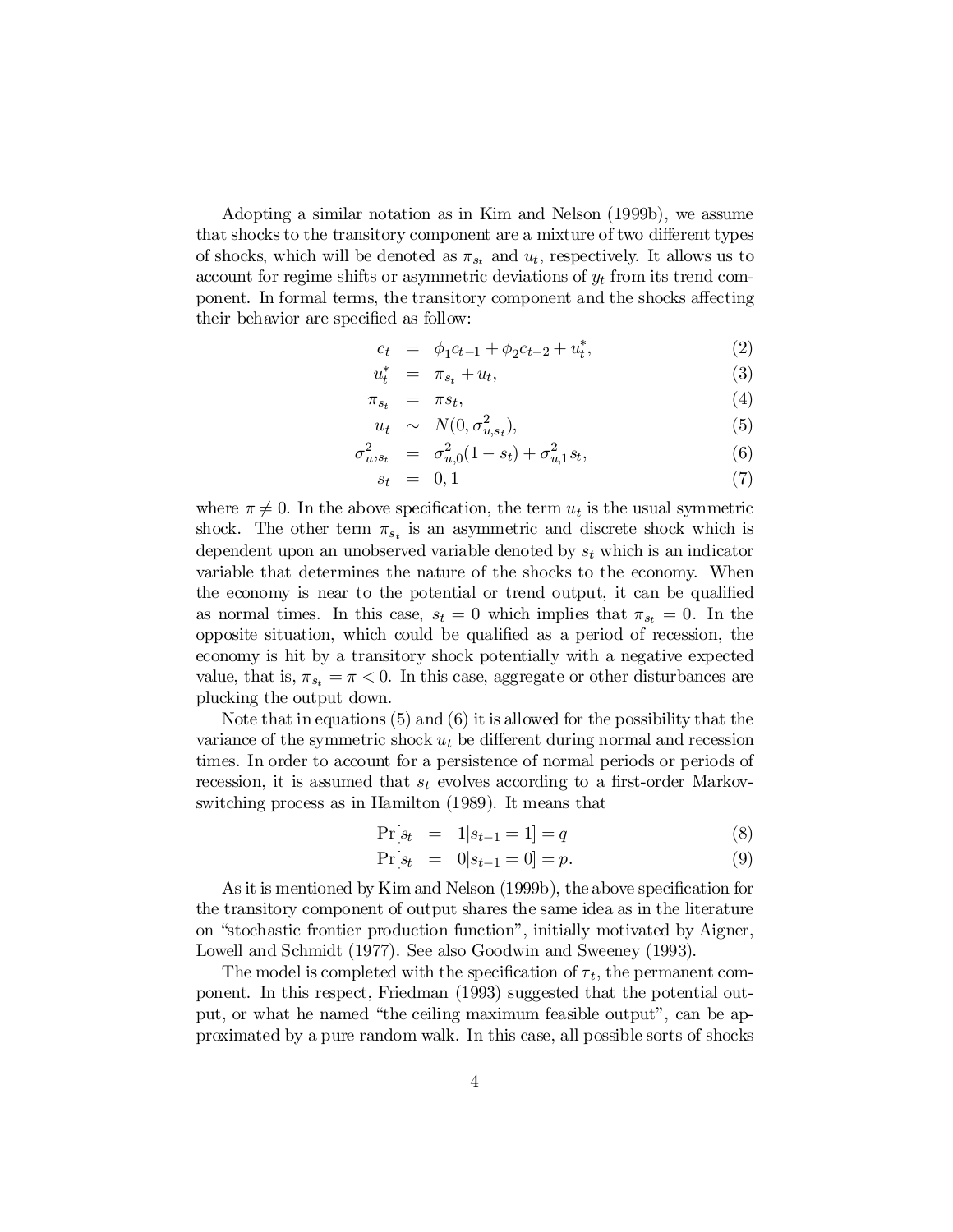can produce disturbances on it. In formal terms, this means that the permanent component can be specified as follows:

$$
\tau_t = g_{t-1} + \tau_{t-1} + v_t, \tag{10}
$$

$$
g_t = g_{t-1} + w_t, \t\t(11)
$$

$$
w_t \sim N(0, \sigma_w^2), \tag{12}
$$

$$
v_t \sim N(0, \sigma_{v, st}^2), \tag{13}
$$

$$
\sigma_{v,s_t}^2 = \sigma_{v,0}^2 (1 - s_t) + \sigma_{v,1}^2 s_t, \tag{14}
$$

where, according to (12) and (13), the permanent component  $\tau_t$  is subject to shocks to the level and shocks to the growth rate. These shocks are given by  $v_t$  and  $w_t$ , respectively. Note that it is allowed for the possibility that the variance of the shock to the level may be different during normal and recession times. However, variance of the shock to the growth rate is not likely to be systematically different during the normal and the recession times.

The model can be written in state-space form. The observation equation is

$$
y_t = \begin{bmatrix} 1 & 1 & 0 & 0 \end{bmatrix} \begin{bmatrix} \tau_t \\ c_t \\ c_{t-1} \\ g_t \end{bmatrix}
$$

$$
= H\xi_t, \qquad (15)
$$

while the state equation is

$$
\xi_t = \begin{bmatrix} 0 \\ \pi_{s_t} \\ 0 \\ 0 \end{bmatrix} + \begin{bmatrix} 1 & 0 & 0 & 1 \\ 0 & \phi_1 & \phi_2 & 0 \\ 0 & 1 & 0 & 0 \\ 0 & 0 & 0 & 1 \end{bmatrix} \xi_{t-1} + \begin{bmatrix} v_t \\ u_t \\ 0 \\ w_t \end{bmatrix}
$$

$$
= \overline{\mu}_{s_t} + F \xi_{t-1} + V_t
$$
(16)

where  $E(V_t V_t') = Q_{s_t}$  and

$$
Q_{s_t} = \begin{bmatrix} \sigma_{v,s_t}^2 & 0 & 0 & 1 \\ 0 & \sigma_{u,s_t}^2 & 0 & 0 \\ 0 & 0 & 0 & 0 \\ 0 & 0 & 0 & \sigma_w^2 \end{bmatrix}.
$$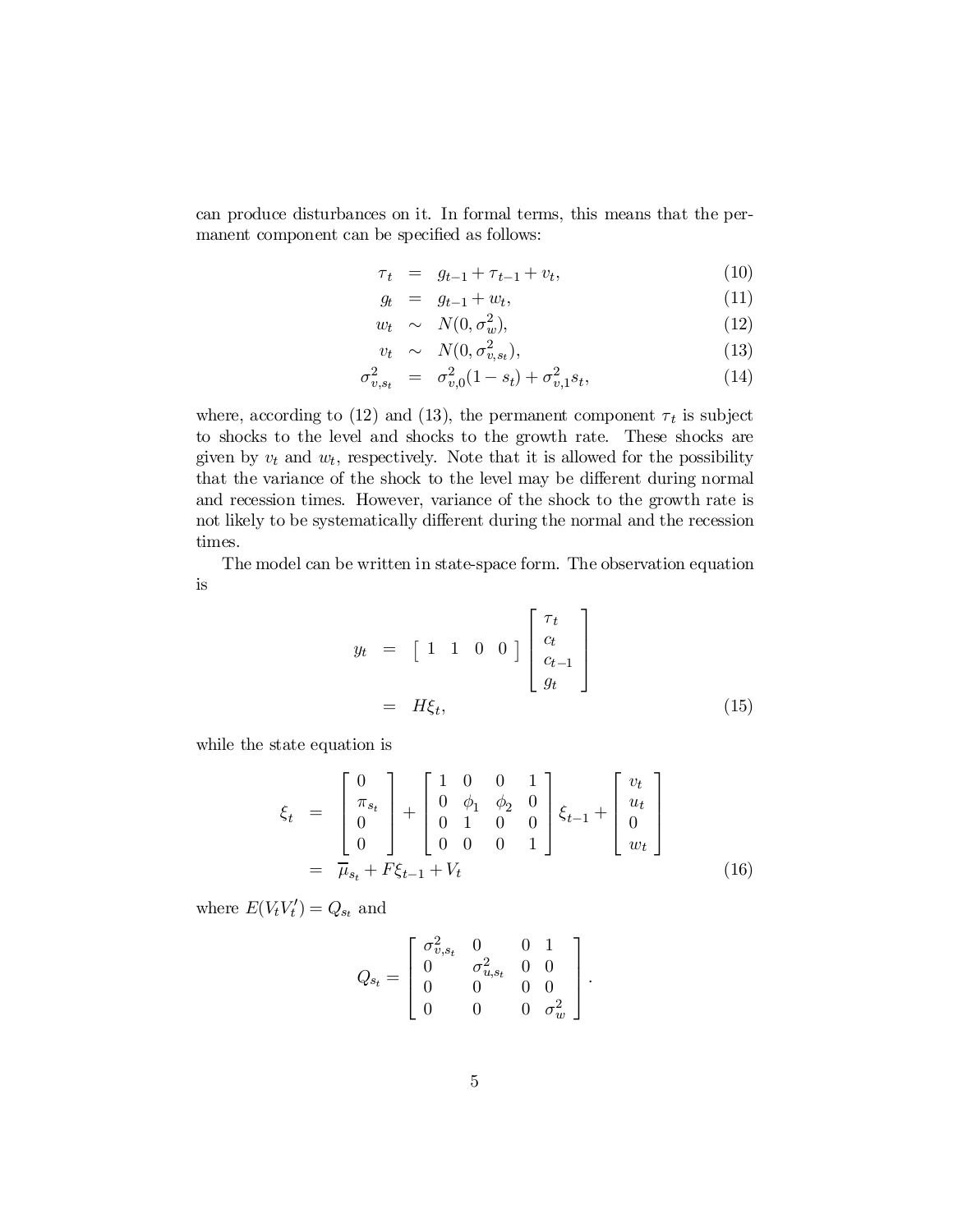### 3 Empirical Results

The model presented in the last section was estimated using the logarithm of the quarterly GDP of the Canadian regions covering the period 1966:1 until 2000:1. The regions analyzed are British Columbia, Maritimes, Ontario, Prairies and Quebec. The region labeled here as the Maritimes includes the provinces of New Brunswick, Nova Scotia, Prince Edward Island and Newfoundland. On the other hand, the region noted as the Prairies is conformed by Alberta, Manitoba and Saskatchewan. As it is apparent, this region covers very different provincial economies. In my opinion, Alberta has a different dynamics than the other two provinces and consequently, I am considering another region, denoted as the Prairies-ex, which is conformed only by Manitoba and Saskatchewan. Hence, Alberta is also considered separately in the subsequent analysis 6 . Finally, for goals of comparison, I also include estimations using the logarithm of the quarterly GDP of Canada and the US.

The results of the estimations are presented in Table 1, where values in parenthesis indicate the standard errors 7 . There are some observations to point out. One important issue is concerned with the value of the sum of the autoregressive coefficients of the transitory component  $(\phi_1 \text{ and } \phi_2)$ . The highest value is 0.95 corresponding to Quebec. After that, we find Canada, the US and Ontario. On another and, Alberta, the Prairies and the Prairiesex show lower levels of persistence (around 0.77) while the regions of the Maritimes and British Columbia present the smallest levels of persistence. In these cases, the results suggest that there is no subsequent effects on the series originated by the transitory shock.

Observing the roots associated with the AR(2) polynomial of the transitory component, only three territories present pseudo-cyclical behavior<sup>8</sup>. Such are the cases of the Maritimes, the Prairies and the Prairies-ex, which

 $60f$  course, other opinions may suggest that Saskatchewan also constitutes a very different economic structure and it should be analyzed separately. While I accept some degree of arbitrariness in the decision to analyze separately the province of Alberta, my support is the fact that this province is essentially dedicated to the extraction of oil and gas while Saskatchewan is principally a region based on agriculture like Manitoba, even when this last province presents some more degree of diversification.

 $^7$  All estimations have been performed using the Gauss code supplied by Kim and Nelson (1999a). Note that, unlike Kim and Nelson (1999b), no regularity conditions were violated regarding the estimates of the variances as mentioned in the note (b), Table 1 of Kim and Nelson (1999b).

<sup>&</sup>lt;sup>8</sup>It is useful to remmber that complex roots may be represented by  $a + bi$ , where  $i = \sqrt{-1}$ . The modulus is then calculated as  $r = \sqrt{a^2 + b^2}$  and the frequency  $\omega$  is defined by  $\arccos(1/r)$ . The period is then calculated as  $2\pi/\omega$ .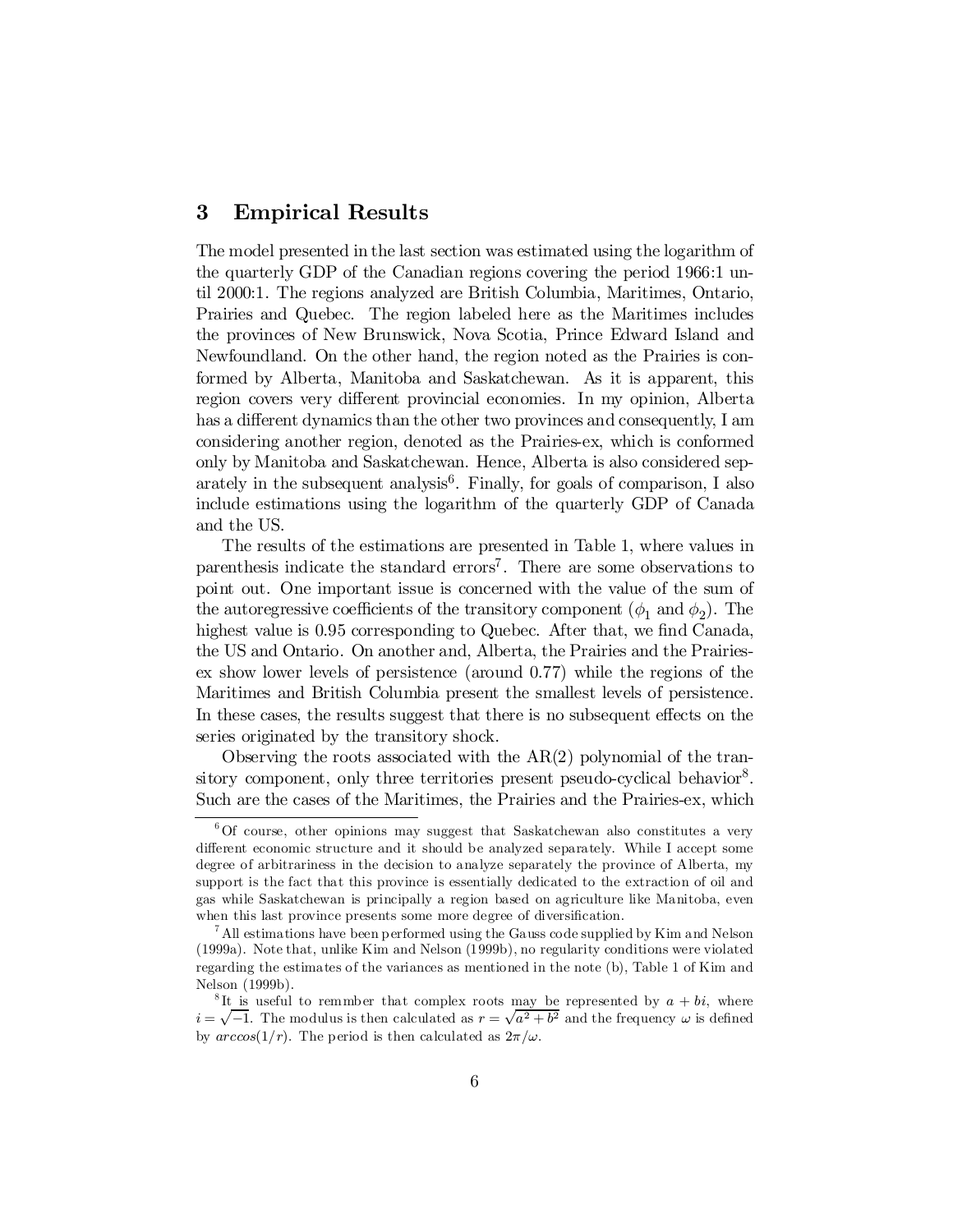present periods of 5.6, 12.9 and 14.6 quarters, respectively.

Another important issue is related to the estimates of  $\pi$ , the coefficient associated with the discrete shock of the transitory component. According to the results, this coefficient is always significant with the only exception of the region labeled the Prairies-ex. Notice that the significance levels of this coefficient for the cases of Prairies and the US is borderline at the 10.0%. In all of these cases, this coefficient is negative suggesting widely support for the plucking model.

The transitory component is also subject to a symmetric continuous shock, denoted by  $u_t$ . It is interesting to note that the volatility of the transitory shocks in recession and normal times appears to be insignificant. The exceptions are the Prairies (recession times), Maritimes and Ontario (normal times). All this suggests that the discrete shock  $(\pi_{s_t})$  explains most of the dynamics in the transitory component. In the other cases there exists some importance of the symmetric shock.

On another hand, the estimates of the variances associated to the level of the permanent component  $(\sigma_{v_0}$  and  $\sigma_{v_1})$ , are significant in most of territories. The exceptions are the Maritimes and Ontario for the estimate of  $\sigma_{v_1}$  and Canada for the estimate of  $\sigma_{v_0}$ .

The variance of the growth rate of the permanent component  $(\sigma_w^2)$  is not significant for the Maritimes and for the Prairies-ex although a rejection using a significance level of  $10.0\%$  is possible in the case of the estimate of the US. Then, it is concluded that the trend growth has been constant in these territories.

Summarizing, the estimates suggest that during normal times  $(s_t = 0)$ , most of the regional economies are subject principally to permanent disturbances and they operate near the trend ceiling. In the other case, during recessions and the recovery periods that follow, the transitory component plays a principal role in regional output ‡uctuations. At the same time, given the magnitude of the sum of the autoregressive coefficients, when regional economies are near to the end of a period of recession, and there are no other negative shocks, the fast-decaying negative shocks give origin to a third phase, which Sichel (1994) named high-recovery phase.

Another conclusion is related to the territories of the Maritimes and the Prairies-ex which appear to be dominated by transitory shocks. In fact, the estimates related to the permanent components are not significant. In the case of Ontario presents a similar behavior although some estimates of the permanent component are significant. On another hand, unlike the behavior of the Prairies-ex, Alberta seems to be affected by long term effects and transitory shocks. It supports the argument that its dynamics is different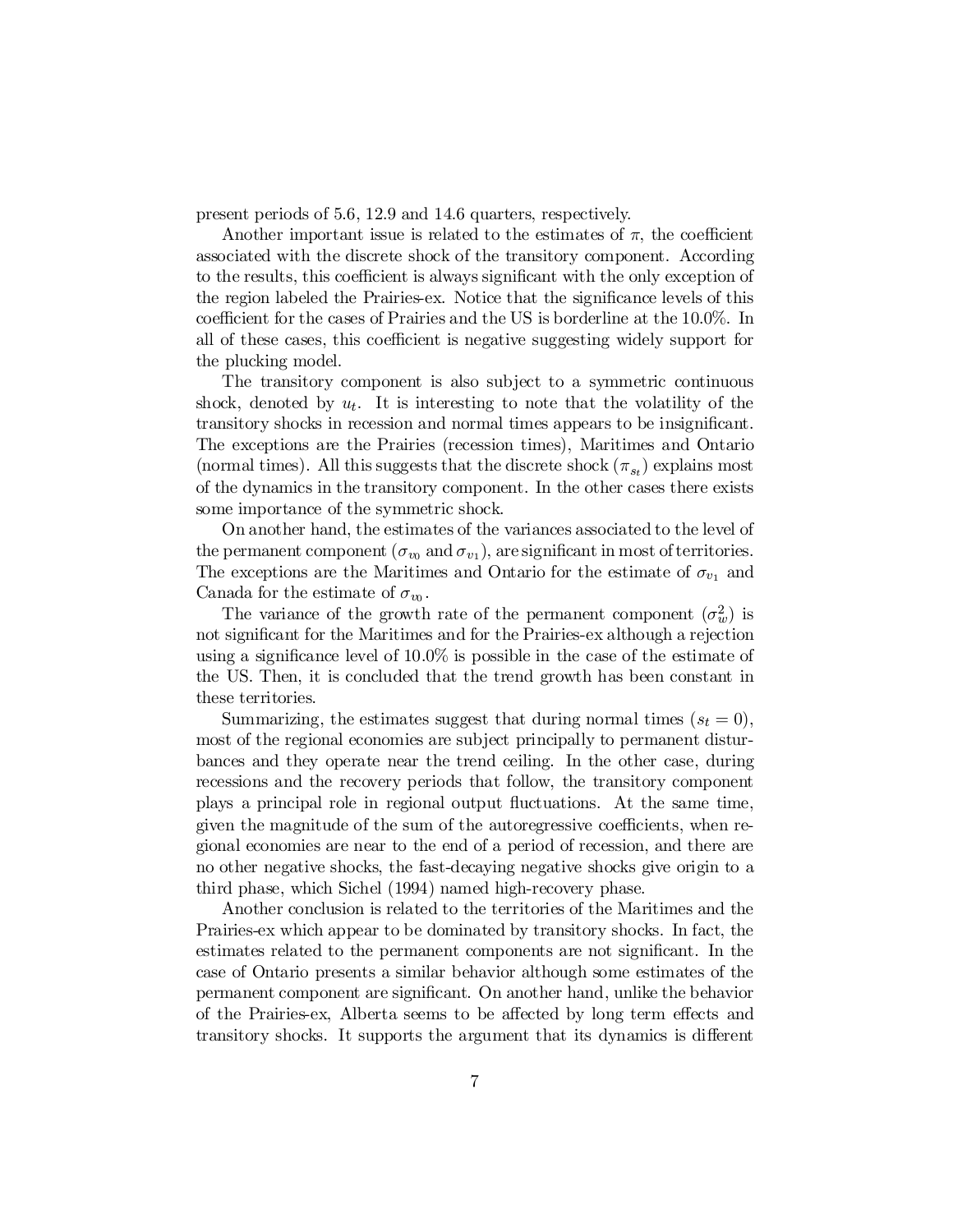from the other two provinces conforming the Prairies-ex. All other territories appear affected for both kind of shocks.

Figures 1 and 2 visually summarize the preceding discussions. Notice that all estimates presented in the graphs represent filtered estimates, that is, they are estimates based on information until time t. Figure 1 shows the evolution of the logarithm of the real GDP and its trend component for each region  $(\tau_{t|t})$  while Figure 2 shows the estimates of the transitory components for each region  $(c_{t|t})$ .

Essentially, Figure 1 indicates that most of the time the regional economies are operating on or near the trend ceiling component. In periods of recession, the economy is operating below the trend ceiling component. Notice that there are some cases where the economy is notably below the ceiling component. Such are the cases of British Columbia (1980-1992), Alberta (1974-1989), Canada (1981-1984), the US (1971-1973, 1981-1983), Ontario (1989-1993), Quebec (1974-1979, 1981-1983, 1990-1993) and Prairies (1974- 1978, 1981-1989). All these issues can be appreciated more clearly in Figure 2. It is possible to observe that after a through, the negative transitory shocks are deteriorating, restoring the economy back to the trend ceiling, or the normal level.

In conclusion, once a series of negative transitory shocks hit regional economies, it plucks output down, their effects decay relatively fast as implied by  $\phi_1 + \phi_2$ , especially in the cases of the Maritimes and British Columbia. In other words, the negative shocks are relatively short-lived. Near the end of the recession, with no further new negative shocks, the fast decaying negative shocks give rise to a third, high recovery phase. Then by the time the effects of these negative shocks are all gone, the economies are again operating near the trend ceiling component. We have, in consequence, three distinctive phases of the business cycle ‡uctuations, as implied by Sichel (1994).

## 4 A Chronology of the Regional Business Cycles

Using estimate probabilities  $(p \text{ and } q)$  it is possible to calculate the expected durations of a recession and of normal times defined by  $1/(1-q)$  and  $1/(1-q)$ p), respectively. The estimates suggest that the regions presenting higher expected durations of normal times are the Maritimes, Quebec, Alberta and the US. In the opposite case, that is the regions presenting higher values of the expected duration of a recession time, are the Prairies, the Maritimes and British Columbia. The other regions present expected duration values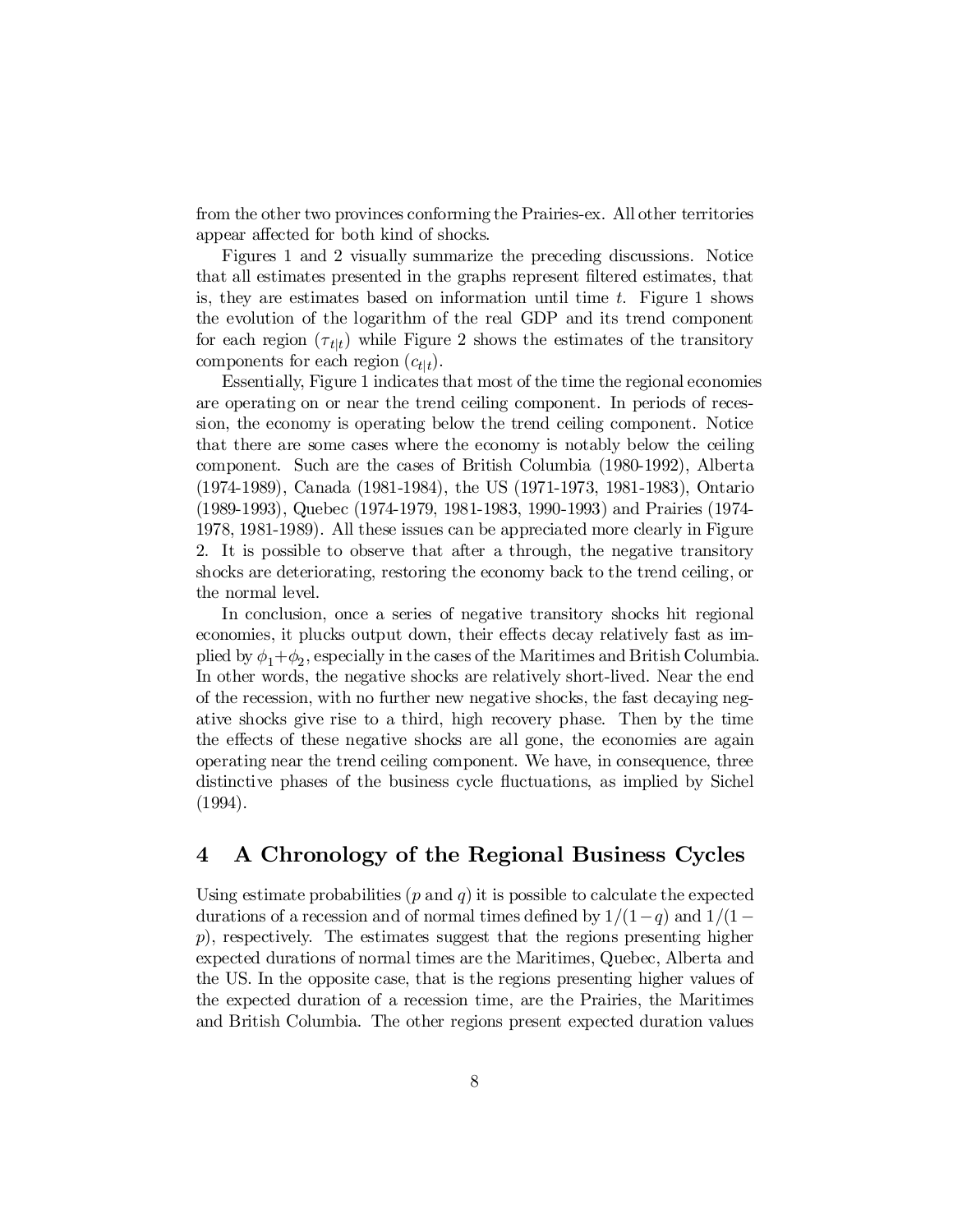smaller than one year<sup>9</sup>.

Figure 3 represents the probabilities of negative shocks to the transitory component  $(Pr[s_t = 1|\Psi(.)])$ . Using these probabilities, Table 2 presents a chronology of the Canadian regional business fluctuations. I consider the last quarter before a recession as a peak and the last quarter of a recession as a trough where a recession should last at least for two quarters. I use the practical rule proposed by Hamilton (1989), where a probability larger than 0.5 indicates (in this case) that there is a recession.

First of all, take into consideration the case of the US. It is clear that the model reproduces almost the same business cycles dates as found in Kim and Nelson (1999b). Of course, they are not directly comparable because of the different sample sizes and because the data is not the same. Notice that the current estimation reproduces the peaks and troughs obtained for the periods of 1971:2-1972:1, 1980:2-1980:4 and 1981:4-1983:4. The picture shows probabilities around 0.45 for 1991:1-1991:2 possibly related to the Gulf war and the corresponding oil price shock. Summarizing the US case, what pictures suggest is that the US economy has been working close to the ceiling output since 1985. This is consistent with the view that it represents the longest period of sustained expansion in the US economic history. As it is mentioned by Mills and Wang (2002), following Romer (1999), this issue is associated with the fact that authorities kept in‡ation under control.

For Canada, the model establishes the following periods of recession: 1974:4-1975:3, 1981:3-1983:1 and 1990:4-1991:2. Interestingly enough, recessions in Canada are not coincident with those experienced in the US but rather they always occur after a recession in the US. In fact, for example, the oil crisis appears to have affected the US economy immediately but Canada is not affected until some quarters after. However, note that the oil crisis is detected immediately in the province of Alberta. Similar observations are possible to be inferred from the recession that occurred in 1980:2-1980:4. The last two recession periods identified for Canada are normally found in other studies; see Bodman and Crosby (2000), Goodwin (1993) and Mills and Wang  $(2002)$ . As it is known, in the 1980s Canada was affected by two shocks. The first shock was a shift in the international patterns; while the second shock was associated with the presence of labor rigidities coming from structural differences among the ten provinces.

It is very apparent from Table 2 that recession dates for Ontario and

<sup>&</sup>lt;sup>9</sup> Notice that the estimate of the expected duration of a recession time for the US is extremely high. Although many different sets of starting values were tried, the estimates were always the same. On another hand, these results are not similar to those found in the other investigations and thus, they should be taken with caution.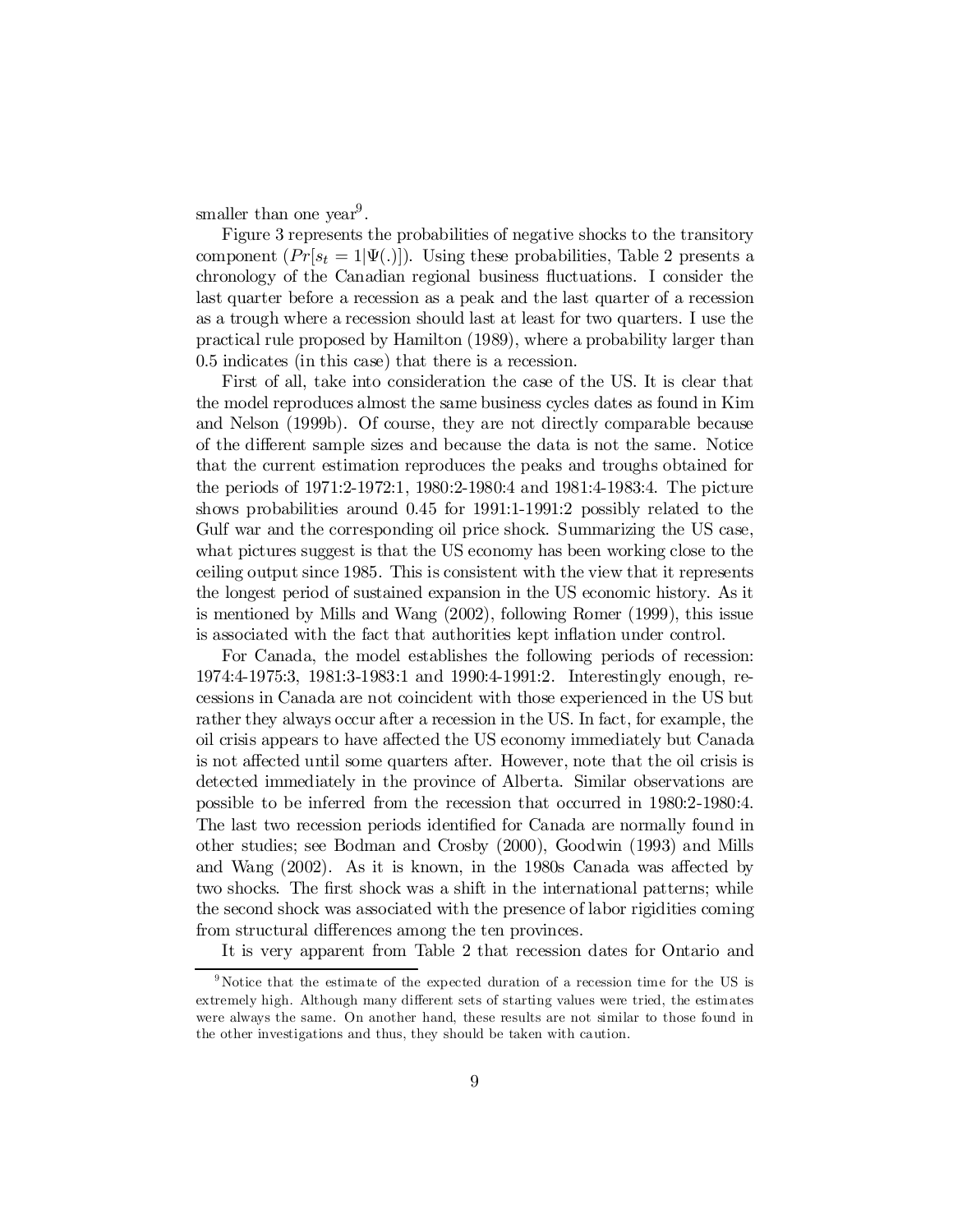Quebec are closely related. Compared to the aggregate (i.e., Canada), both regions show similar dates. The recession period of 1990:4-1991:2, detected for Canada, appears longer in Quebec and in Ontario. On the other hand, the recession period occurring during 1976:3-1978:2 appears to be also a recession only in Quebec. Overall, it is observed that the recession that arrived in 1981:3-1983:1 seems to be common to most of the regions with the only exception taking place in the region of the Prairies-ex.

Finally, I observe that the aggregate recession (1990:4-1991:2) is only observed in Ontario, Quebec, and the Prairies-ex. In the case of British Columbia it is possible to observe a frequent period of short recessions and normal times between 1983:3 and 1990:4, which may be associated to the movements in the price of gas.

#### 5 Conclusions

The principal goal of this paper is to proportionate empirical evidence on regional business fluctuations using Canadian regional data. To do this, I used the econometric specification of the plucking model of Friedman (1964, 1993) proposed by Kim and Nelson (1999b). This model, after imposing an asymmetric discrete shock in the transitory component of the series, allows to estimate the permanent and the transitory components of the series.

While most of the business cycles research has been focused on the use of aggregate data at the international level, no study has been dedicated to the regional data. Given that Canada represents an interesting example of the density of regional economies, this paper represents a first attempt at identifying recessions at this level. Among the many reasons to justify the interest in regional business fluctuation, the variety and the different dynamics and possible answers to the presence of a shock are of most importance.

The results confirm the relevance of the plucking model using Canadian regional data. The estimates indicate the importance of the asymmetric discrete coefficient in most of these economies. Permanent and transitory components are identified and the evidence suggests that regional economies are working near the ceiling level until a shock is strikes the economy and this lowers the output. After that, recovery starts again until another shock appears. Different answers can be inferred when the probabilities of being in a recession have been calculated. There are some "common" periods of recession in the sense that they are observed at the aggregate level and also at the regional level. But there also exist "regional" recessions which are observed only at the regional level.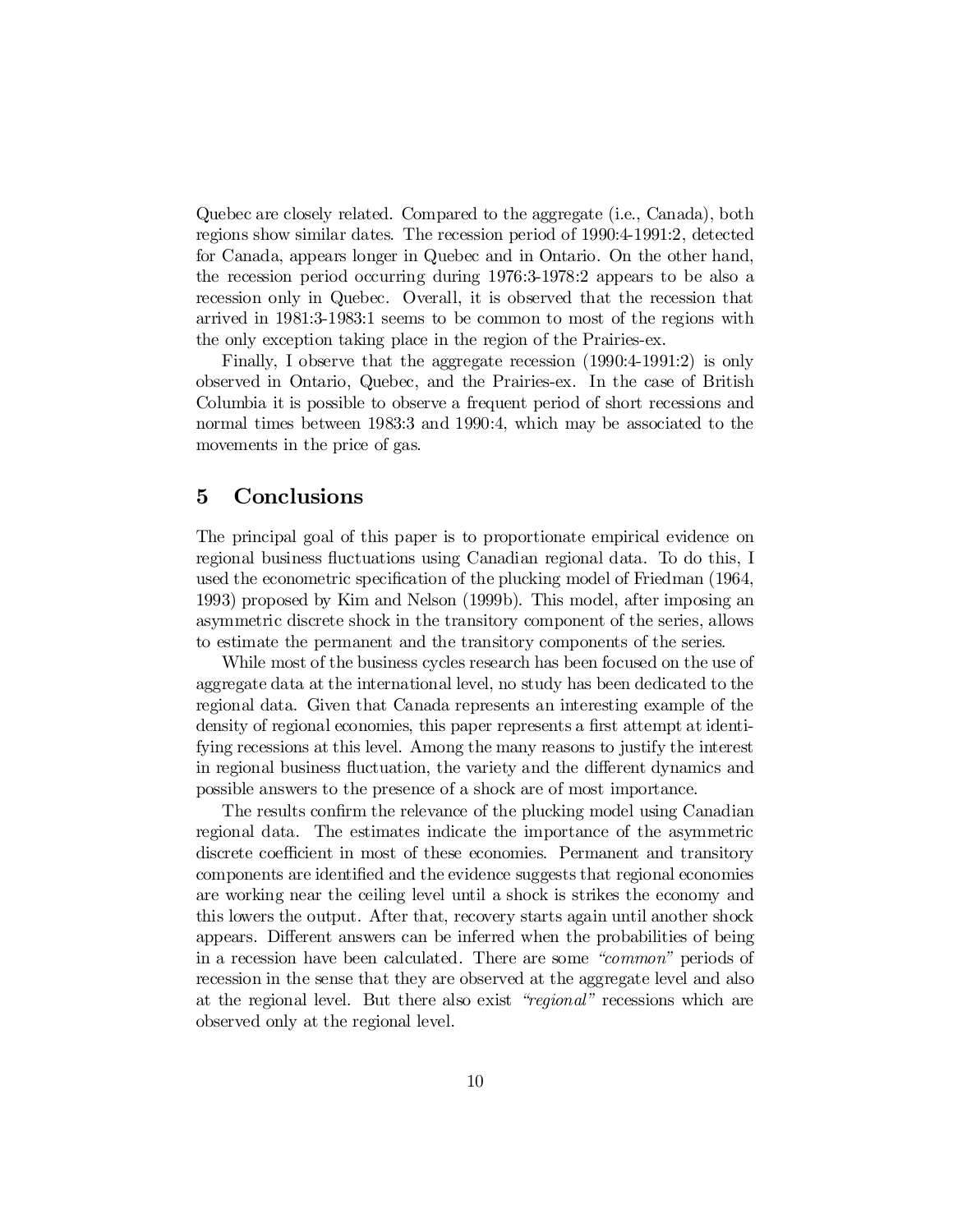# References

- [1] Aigner, D., A. K. Lovell, and P. Schmidt (1977), "Formulations and Estimation of Stochastic Frontier Production Models," Journal of Econometrics 6, 21-37.
- [2] Baxter, M., and R. G. King (1995), "Measuring Business Cycles: Approximate Band-Pass Filters for Economic Time Series," NBER Working Paper No. 5022.
- [3] Beaudry, P. and G. Koop (1993), "Do Recessions Permanently Change Output?," Journal of Monetary Economics 31, 149-163.
- [4] Beine, M., and S. Coulombe (2002), "Regional Perspectives on Dollarization in Canada," forthcoming in Regional Studies.
- [5] Bodman, P. M. and M. Crosby (2000), "Phases of the Canadian Business Cycle", *Canadian Journal of Economics* **33**, 618-633.
- [6] Campbell, J. Y. and N. G. Mankiw (1987), "Are Output Fluctuations Transitory?," Quarterly Journal of Economics 102, 857-880.
- [7] Clark, P. (1987), "The Cyclical Component of US Economic Activity," Quarterly Journal of Economics 102, 797-814.
- [8] Cochrane, J. H. (1988), "How Big is the Ransom Walk in GNP?," Journal of Political Economy 96, 893-923.
- [9] Coulombe, S. (1999), "Economic Growth and Provincial Disparity-A New View of an Old Canadian Problem," Commentary No. 122, C. D. Howe Institute, Toronto.
- [10] Coulombe, S. (2000), "New Evidence of Convergence across Canadian Provinces: The Role of Urbanization," Regional Studies 34, 713-725.
- [11] Cover, J. P. (1992), "Asymmetric Effects of Positive and Negative Money Supply Shocks," Quarterly Journal of Economics, 1261-1282.
- [12] Delong, J. Bradford, and L. H. Summers (1986), "Are Business Cycles Symmetrical?," in Gordon, R. (ed.), American Business Cycle: Continuity and Change, pp. 166-179. Chicago: University of Chicago Press.
- [13] Diebold, F. X., and G. Rudebusch (1990), "A Nonparametric Investigation of Duration Dependence in the American Business Cycle," Journal of Political Economy 98, 596-616.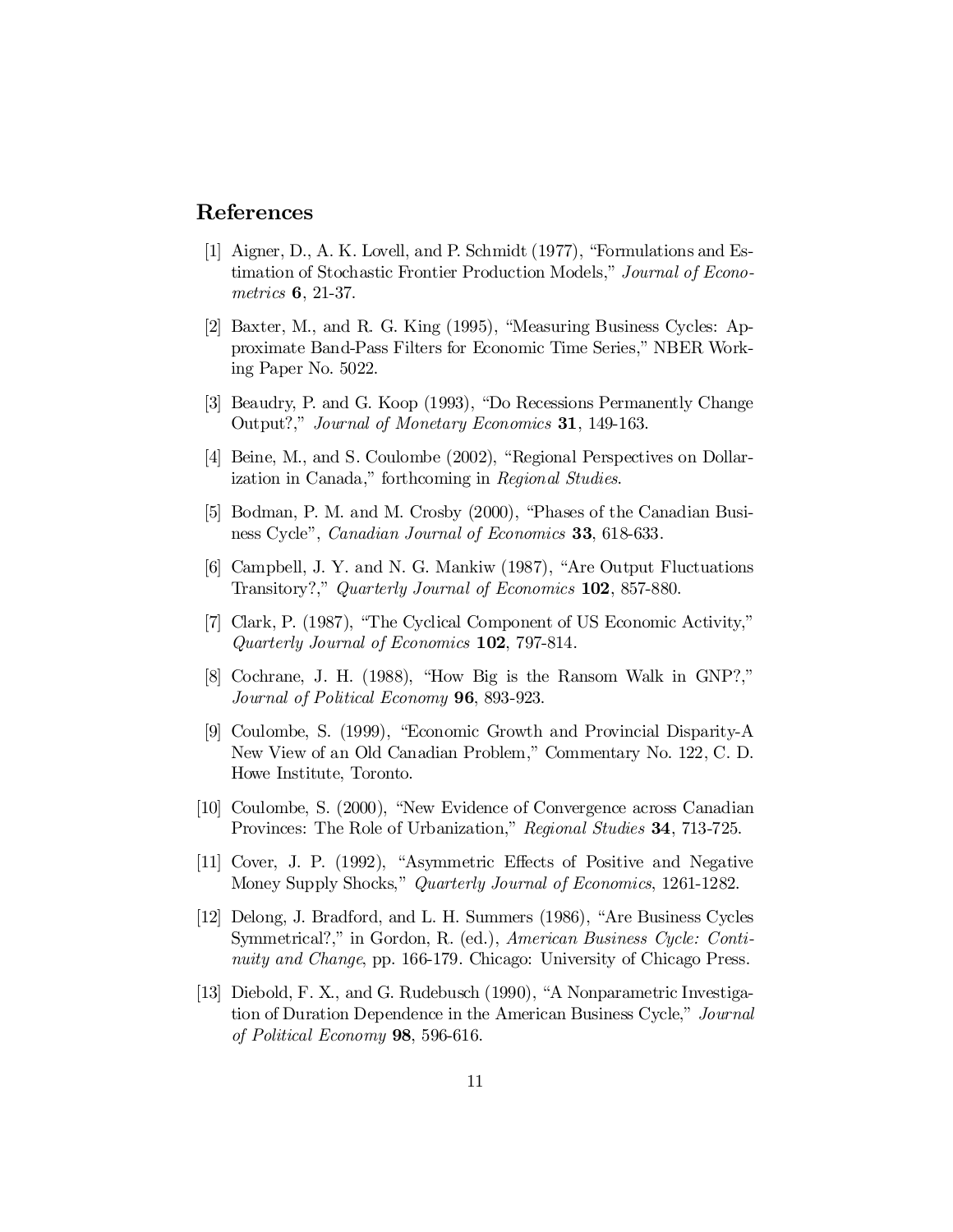- [14] Diebold, F. X., G. Rudebusch, and D. E. Sichel (1993), "Further Evidence on Business-Cycle Duration Dependence," in Stock, J. and M. Watson (eds.), Business Cycles, Indicators and Forecasting, pp. 255- 284. University of Chicago Press.
- [15] Durland, J. M., and T. H. McCurdy (1994), "Duration-Dependent Transitions in a Markov Model of U.S. GNP Growth," Journal of Business and Economic Statistics 12 (3), 279-288.
- [16] Falk, B. (1986), "Further Evidence on the Asymmetric Behavior of Economic Time Series over the Business Cycle," Journal of Political Economy 94:5, 1096-1109.
- [17] Friedman, M. (1964), "Monetary Studies of the National Bureau," The National Bureau Enters Its 45th Year, 44th Annual Report, pp. 7-25.
- [18] Friedman, M. (1993), "The 'Plucking Model' of Business Fluctuations revisited," Economic Inquiry, 171-177.
- [19] Goodwin T. H. (1993), "Business-Cycle Analysis With a Markov-Switching Model" Journal of Business and Economic Statistics 11, 331-339.
- [20] Goodwin, T. H., and R. J. Sweeney (1993), "International Evidence on Friedman's Theory of the Business Cycle," Economic Inquiry, 178-193.
- [21] Hamilton, J. D. (1989), "A New approach to the Economic Analysis of Nonstationarity Time Series and the Business Cycle," Econometrica 57, 357-384.
- [22] Hodrick R. J. and E. C. Prescott (1997), "Post-War U.S. Business Cycles: An Empirical Investigation," Journal of Money, Credit and Banking 29.
- [23] Keynes, J. M. (1936), The General Theory of Employment, Interest, and Money. London: MacMillan.
- [24] Kim, Ch.-J., and Ch. R. Nelson (1998), "Business Cycle Turning Points. A New Coincident Index, and Tests of Duration Dependence Based on a Dynamic Factor Model with Regime-Switching," Review of Economics and Statistics 80, 188-201.
- [25] Kim, Ch.-J., and Ch. R. Nelson (1999a), State-Space Models with Regime Switching: Classical and Gibbs-Sampling Approaches with Applications. The MIT Press.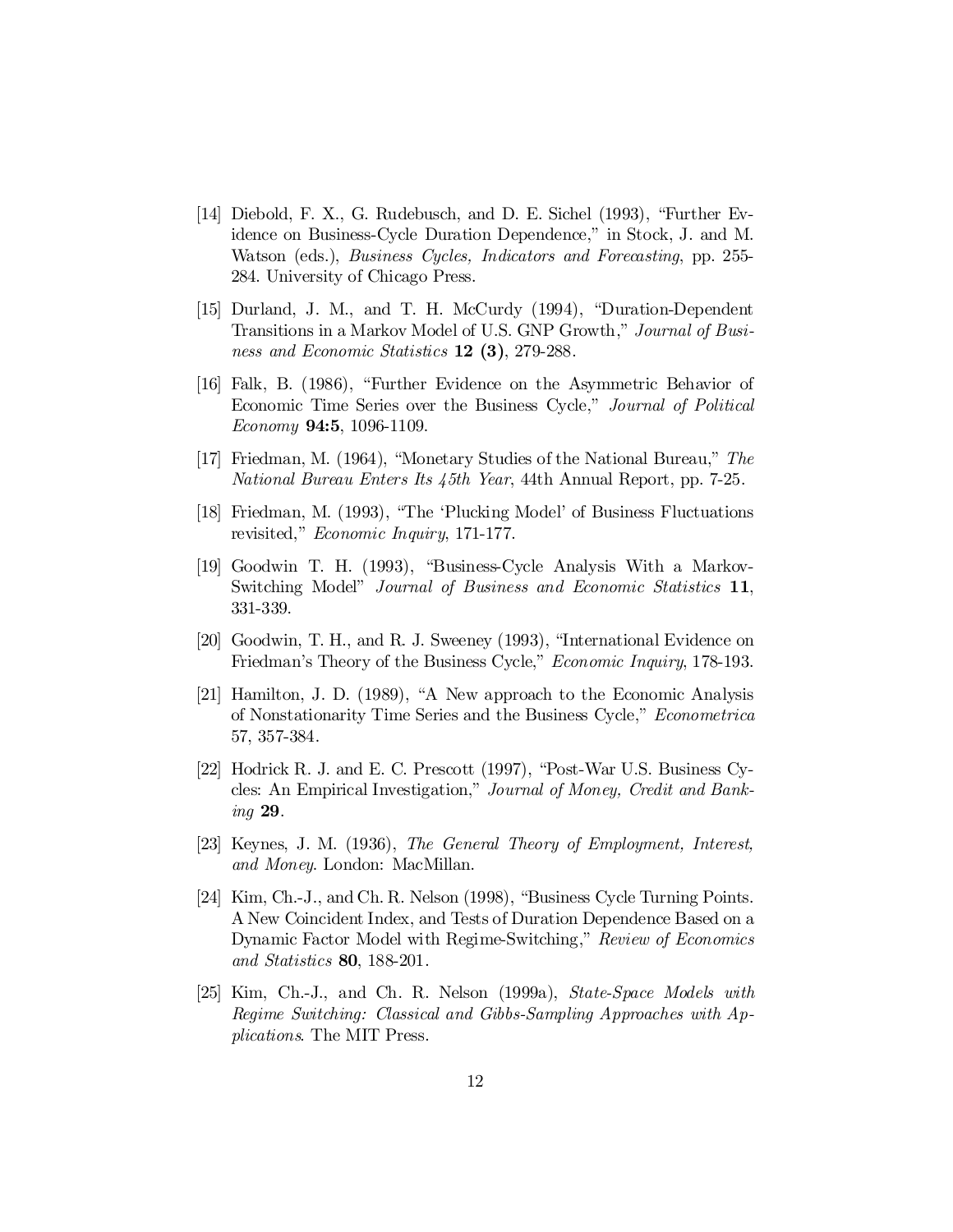- [26] Kim, Ch.-J., and Ch. R. Nelson (1999b), "Friedman's Plucking Model of Business Fluctuations: Tests and Estimates of Permanent and Transitory Components," Journal of Money Credit, and Banking 31 (3),317-334.
- [27] Lam, P. S. (1990), "The Hamilton Model with a General Autoregressive Component: Estimation and Comparison with other Models of Economic Time Series," Journal of Monetary Economics 26, 409-432.
- [28] Mills, T. C., and P. Wang (2002), "Plucking Models of Business Cycle Fluctuations: Evidence from the G-7 Countries," Empirical Economics 25, 225-276.
- [29] Neftci, S. N. (1984), "Are Economic Time Series Asymmetric Over the Business Cycles?," Journal of Political Economy 92 (2), 307-328.
- [30] Nelson, Ch. R. and Ch. I. Plosser (1982), "Trends and Random Walks in Macroeconomic Time Series: Some Evidence and Implications," Journal of Monetary Economics 10, 139-162.
- [31] Romer, C. D. (1999), "Changes in Business Cycles: Evidence and Explanations," Journal of Economic Perspectives 13 (2), 23-44.
- [32] Sichel, D. E. (1993), "Business Cycle Asymmetry: A Deeper Look," Economic Inquiry April, 224-236.
- [33] Sichel, D. E. (1994), "Inventories and the Three Phases of the Business Cycle," Journal of Business & Economic Statistics 18, 29-75.
- [34] Watson, M. W. (1986), "Univariate Detrending Methods with Stochastic Trends," Journal of Monetary Economics 18, 29-75.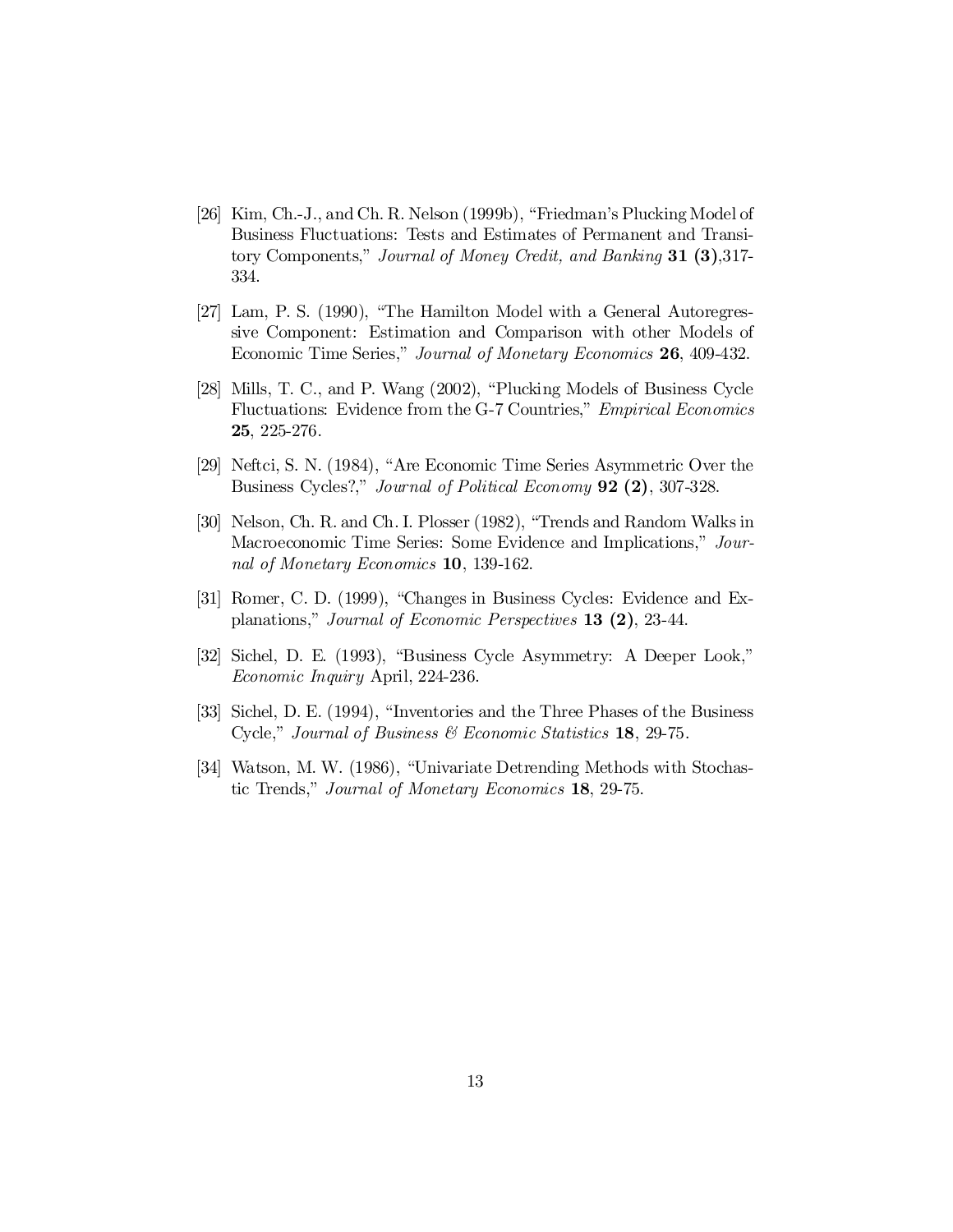| Parameters       | British Columbia | Maritimes | Ontario   | Prairies  |
|------------------|------------------|-----------|-----------|-----------|
| q                | 0.9100           | 0.9386    | 0.6742    | 0.9784    |
|                  | (0.0914)         | (0.0772)  | (0.1662)  | (0.0188)  |
| $\boldsymbol{p}$ | 0.9591           | 0.9903    | 0.9646    | 0.9715    |
|                  | (0.0232)         | (0.010)   | (0.0202)  | (0.0353)  |
| $\phi_1$         | $-0.0043$        | 0.5201    | 0.8665    | 1.7327    |
|                  | (0.0513)         | (0.2383)  | (0.0981)  | (0.0243)  |
| $\phi_2$         | 0.0018           | $-0.3517$ | 0.0185    | $-0.9614$ |
|                  | (0.0137)         | (0.1744)  | (0.0874)  | (0.0300)  |
| $\sigma_{u_0}$   | 0.0000           | 0.0034    | 0.0000    | 0.0014    |
|                  | (0.0000)         | (0.0021)  | (0.0000)  | (0.0009)  |
| $\sigma_{u_1}$   | 0.0000           | 0.0102    | 0.0076    | 0.0000    |
|                  | (0.0011)         | (0.0022)  | (0.0022)  | (0.0000)  |
| $\sigma_{v_0}$   | 0.0087           | 0.0090    | 0.0077    | 0.0045    |
|                  | (0.0009)         | (0.0015)  | (0.0006)  | (0.0008)  |
| $\sigma_{v1}$    | 0.0196           | 0.0000    | 0.0000    | 0.0120    |
|                  | (0.0030)         | (0.0009)  | (0.0014)  | (0.0009)  |
| $\sigma_w$       | 0.0005           | 0.0006    | 0.0011    | 0.0006    |
|                  | (0.0002)         | (0.0004)  | (0.0004)  | (0.0003)  |
| $\pi$            | $-0.0387$        | $-0.0258$ | $-0.0218$ | $-0.0017$ |
|                  | (0.0063)         | (0.0105)  | (0.0035)  | (0.0010)  |
| Log Lik          | 392.7437         | 420.1951  | 440.6662  | 430.8740  |

Table 1. Estimates of the Plucking Model<sup>\*</sup>

¤ Standard errors in parenthesis.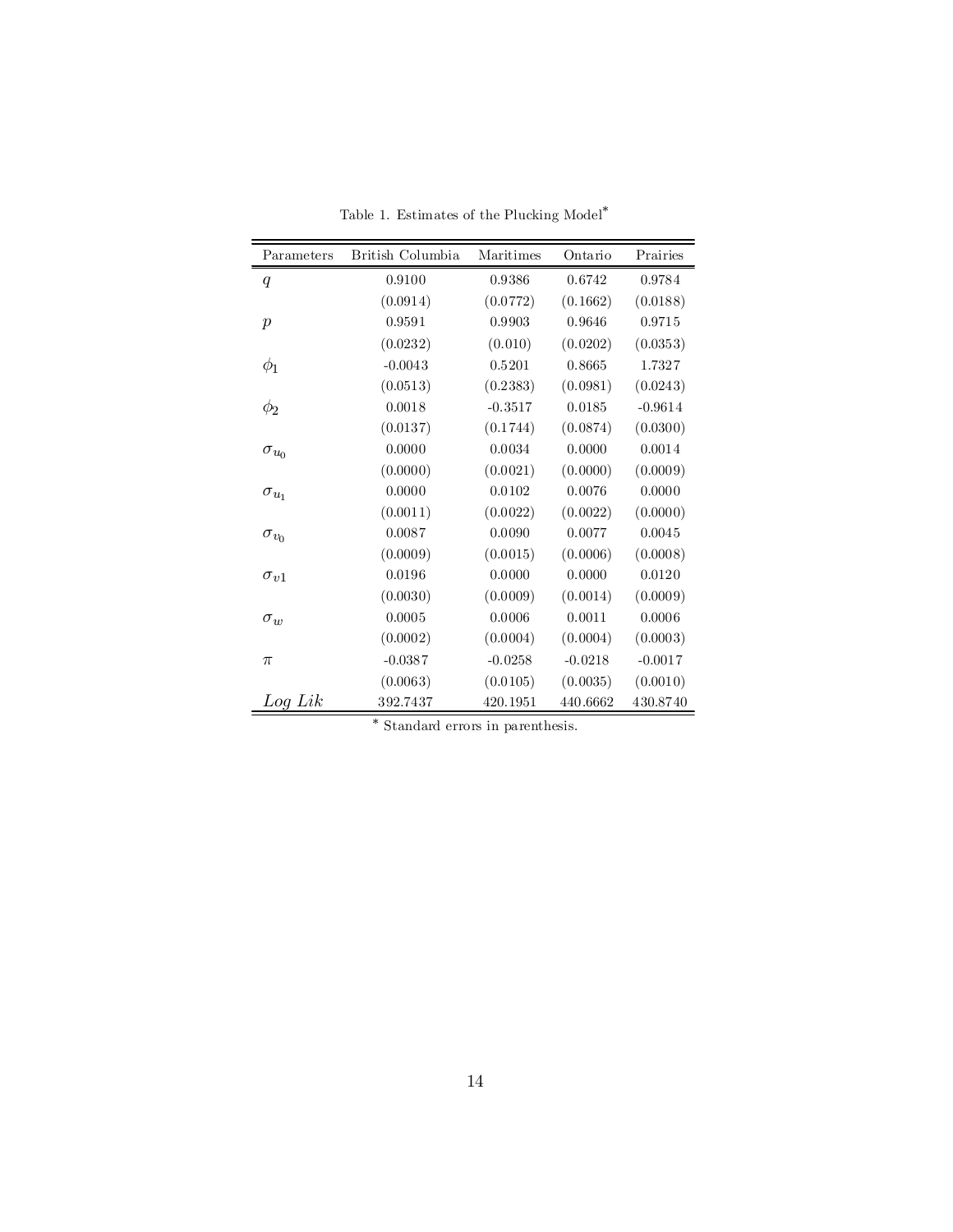| Parameters       | Quebec    | Alberta   | Prairies-ex | Canada    | United States |
|------------------|-----------|-----------|-------------|-----------|---------------|
| $\boldsymbol{q}$ | 0.5334    | 0.6949    | 0.8391      | 0.6472    | 0.9933        |
|                  | (0.0204)  | (0.1720)  | (0.0972)    | (0.1563)  | (0.0076)      |
| $\boldsymbol{p}$ | 0.9868    | 0.9844    | 0.9683      | 0.9495    | 0.9955        |
|                  | (0.0118)  | (0.0111)  | (0.0234)    | (0.0593)  | (0.0073)      |
| $\phi_1$         | 1.5028    | 0.1923    | 1.7172      | 1.2990    | 1.3936        |
|                  | (0.1061)  | (0.1126)  | (0.0505)    | (0.2059)  | (0.1786)      |
| $\phi_2$         | $-0.5494$ | 0.5542    | $-0.8960$   | $-0.3777$ | $-0.4807$     |
|                  | (0.1046)  | (0.1313)  | (0.0569)    | (0.2101)  | (0.1669)      |
| $\sigma_{u_0}$   | 0.0017    | 0.0000    | 0.0015      | 0.0048    | 0.0026        |
|                  | (0.0016)  | (0.0000)  | (0.0017)    | (0.0031)  | (0.0010)      |
| $\sigma_{u_1}$   | 0.0000    | 0.0000    | 0.0000      | 0.0000    | 0.0063        |
|                  | (0.0005)  | (0.0005)  | (0.0006)    | (0.0005)  | (0.0023)      |
| $\sigma_{v_0}$   | 0.0072    | 0.0119    | 0.0078      | 0.0025    | 0.0033        |
|                  | (0.0006)  | (0.0008)  | (0.0007)    | (0.0051)  | (0.0008)      |
| $\sigma_{\nu}$ 1 | 0.0019    | 0.0091    | 0.0238      | 0.0043    | 0.0073        |
|                  | (0.0010)  | (0.0029)  | (0.0043)    | (0.0013)  | (0.0019)      |
| $\sigma_{w}$     | 0.0006    | 0.0010    | 0.0005      | 0.0008    | 0.0005        |
|                  | (0.0003)  | (0.0005)  | (0.0003)    | (0.0004)  | (0.0003)      |
| $\pi$            | $-0.0178$ | $-0.0408$ | $-0.0034$   | $-0.0108$ | $-0.0071$     |
|                  | (0.0026)  | (0.0055)  | (0.0022)    | (0.0037)  | (0.0040)      |
| $Log\, Lik$      | 461.9813  | 393.8828  | 416.9099    | 488.9813  | 475.4593      |

Table 1 (continued). Estimates of the Plucking Model<sup>\*</sup>

¤ Standard errors in parenthesis.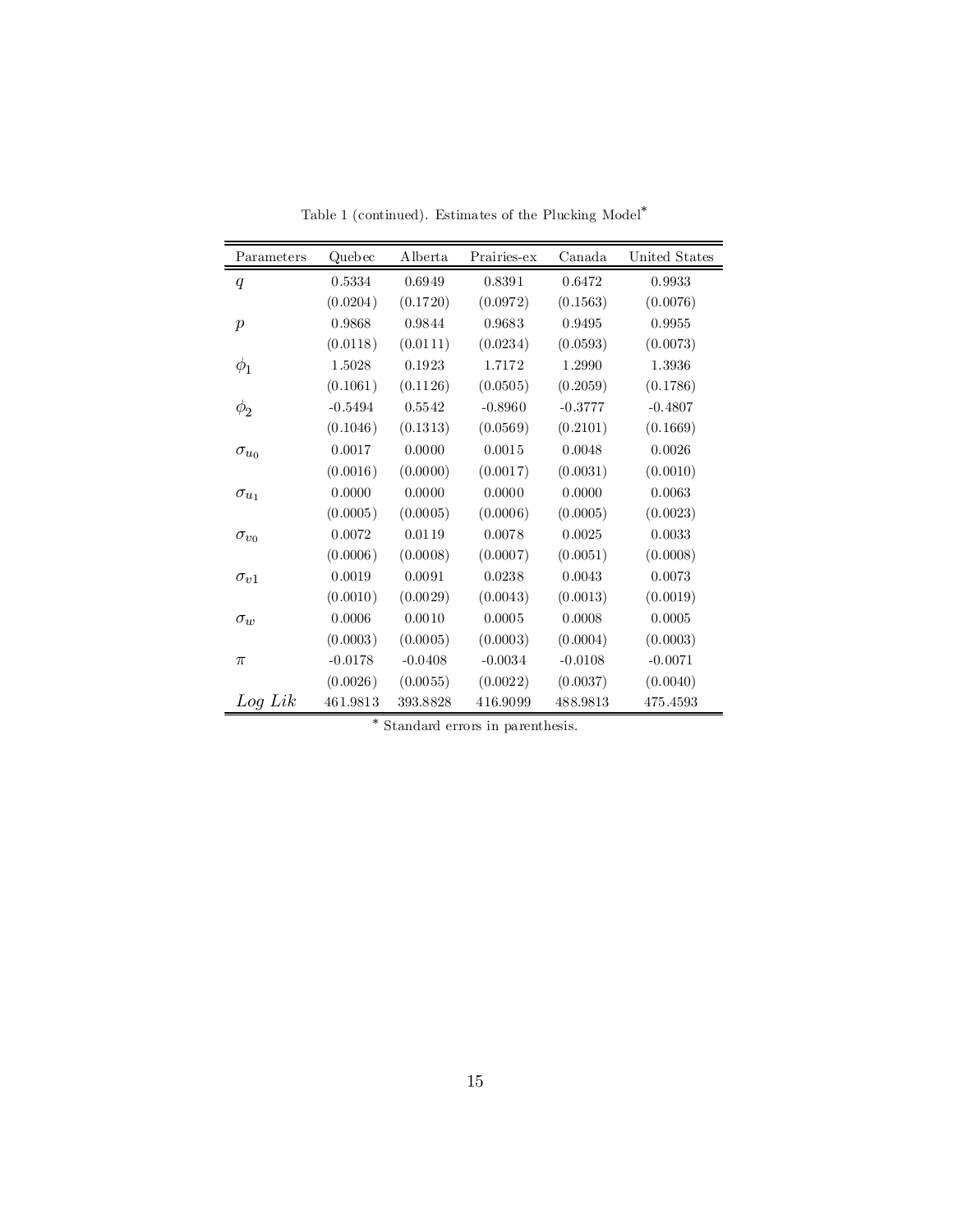| British Columbia |        | Ontario |        | Prairies |        | Quebec |        |
|------------------|--------|---------|--------|----------|--------|--------|--------|
| Peak             | Trough | Peak    | Trough | Peak     | Trough | Peak   | Trough |
| 67:3             | 20:3   | 75:1    | 75:3   | 67:1     | 67:3   | 74:2   | 75:4   |
| 82:1             | 83.2   | 80:1    | 80:3   | 69:2     | 70:4   | 76:3   | 78:2   |
| 83:3             | 84:2   | 81:3    | 83:2   | 71:4     | 72:2   | 81:4   | 83:2   |
| 84:3             | 87:1   | 90:2    | 91:2   | 74:2     | 75:1   | 90:4   | 92:2   |
| 87:4             | 88:2   | 91:4    | 93.4   | 76:3     | 77:3   |        |        |
| 88:3             | 90:4   |         |        | 81:3     | 83.3   |        |        |
|                  |        |         |        | 83:4     | 84:2   |        |        |
|                  |        |         |        | 86:2     | 87:1   |        |        |

Table 2. Business Cycle Chronologies using the Plucking Model

Table 2 (continuation) . Business Cycle Chronologies using the Plucking Model

| Maritimes |        | Alberta |        | Prairies-ex |        | Canada |        | United States |        |
|-----------|--------|---------|--------|-------------|--------|--------|--------|---------------|--------|
| Peak      | Trough | Peak    | Trough | Peak        | Trough | Peak   | Trough | Peak          | Trough |
| 67:1      | 69:3   | 71:4    | 72:2   | 66:3        | 68:1   | 74:4   | 75:3   | 71:2          | 72:1   |
| 70:4      | 71:2   | 74:2    | 75:1   | 69:2        | 69:4   | 81:3   | 83.1   | 80:2          | 80:4   |
| 80:2      | 81:1   | 76:2    | 84:4   | 70:1        | 70:3   | 90:4   | 91:2   | 81:4          | 83.4   |
| 81:2      | 82:2   | 85:2    | 85:4   | 71:1        | 71:3   |        |        |               |        |
| 86:3      | 87:3   | 86:1    | 87:2   | 71:4        | 72:2   |        |        |               |        |
|           |        | 94:2    | 96:1   | 87:2        | 89:4   |        |        |               |        |
|           |        |         |        | 90:4        | 91:3   |        |        |               |        |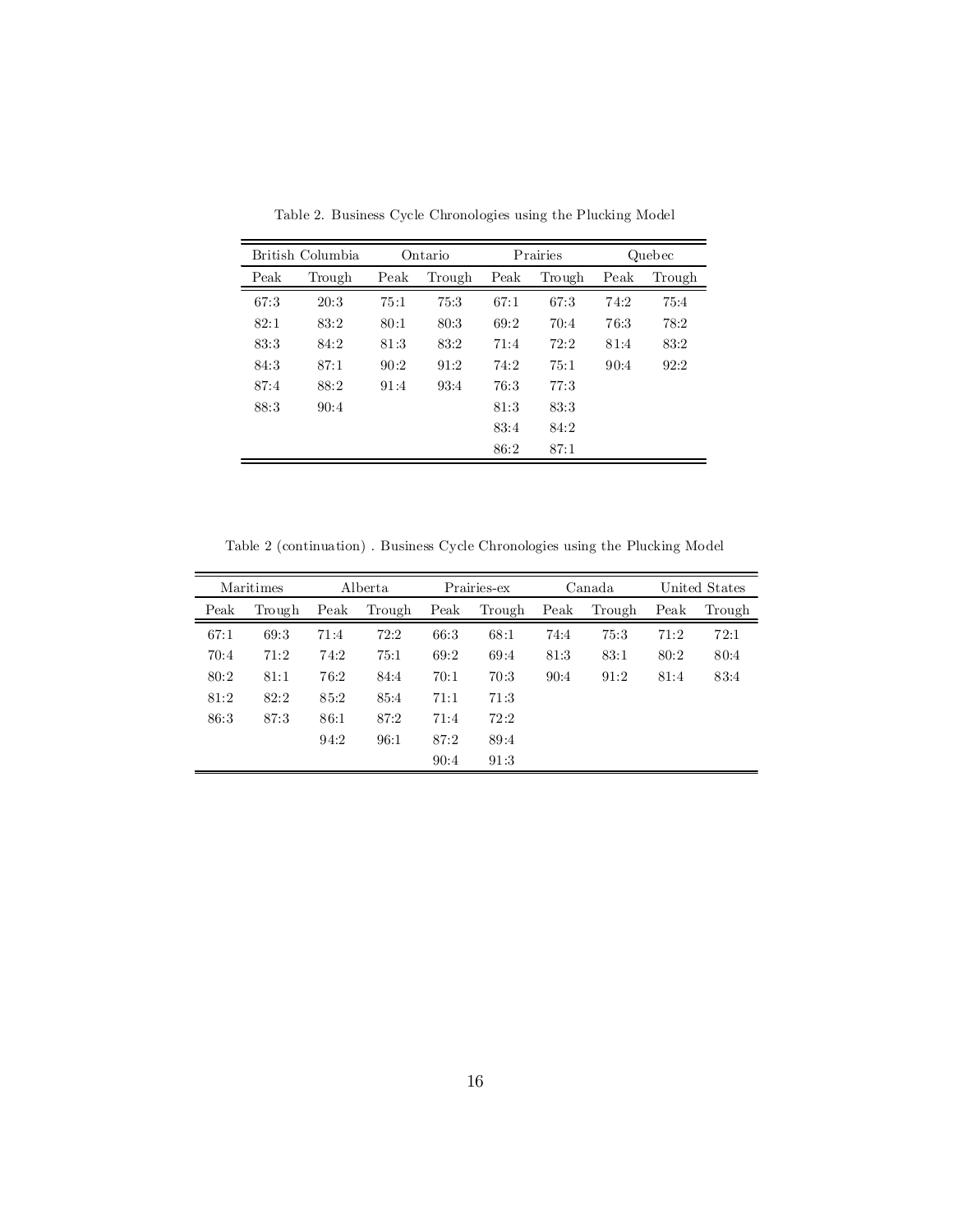Figure 1. Current Output and Trend Component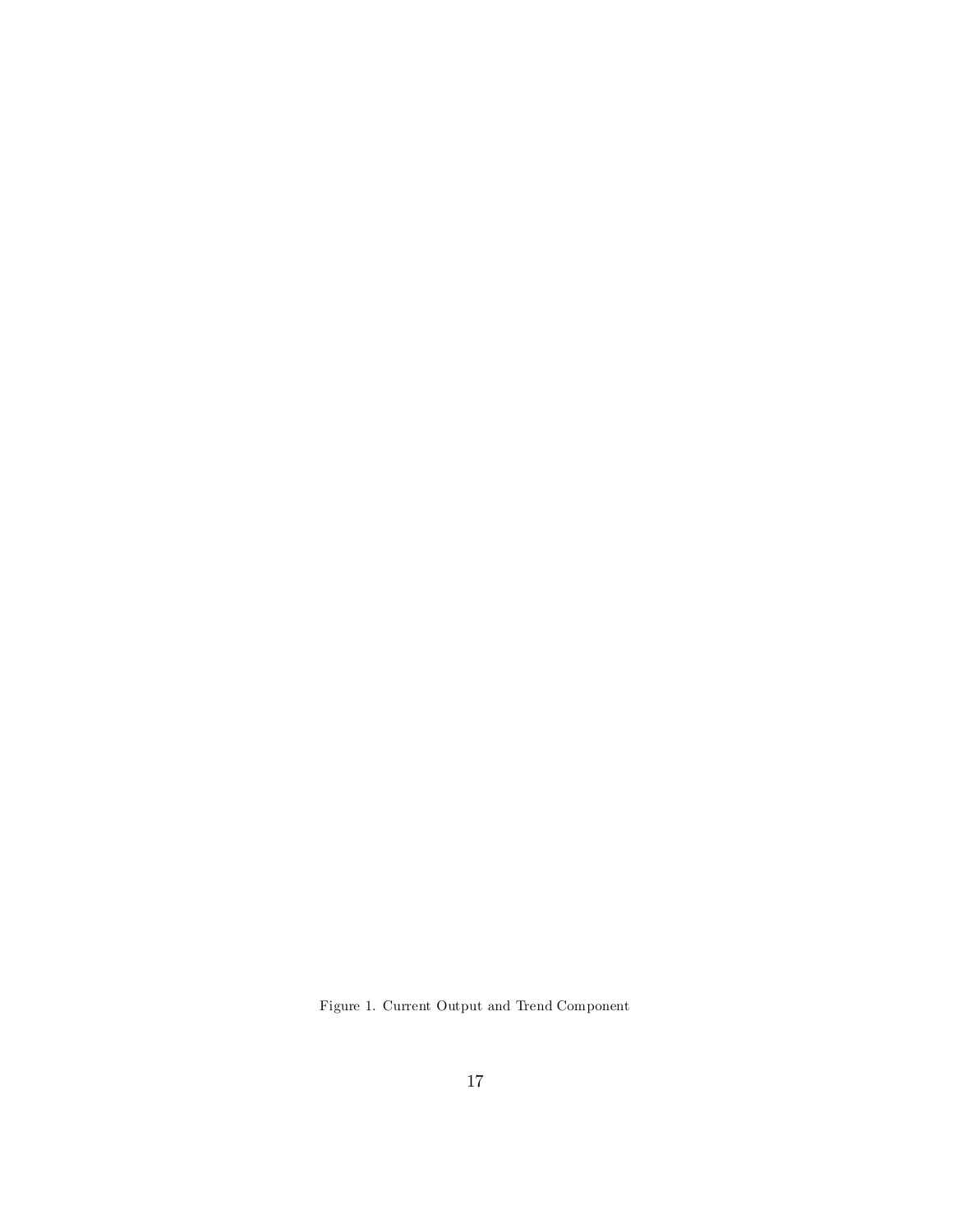Figure 2. Regional Cycles